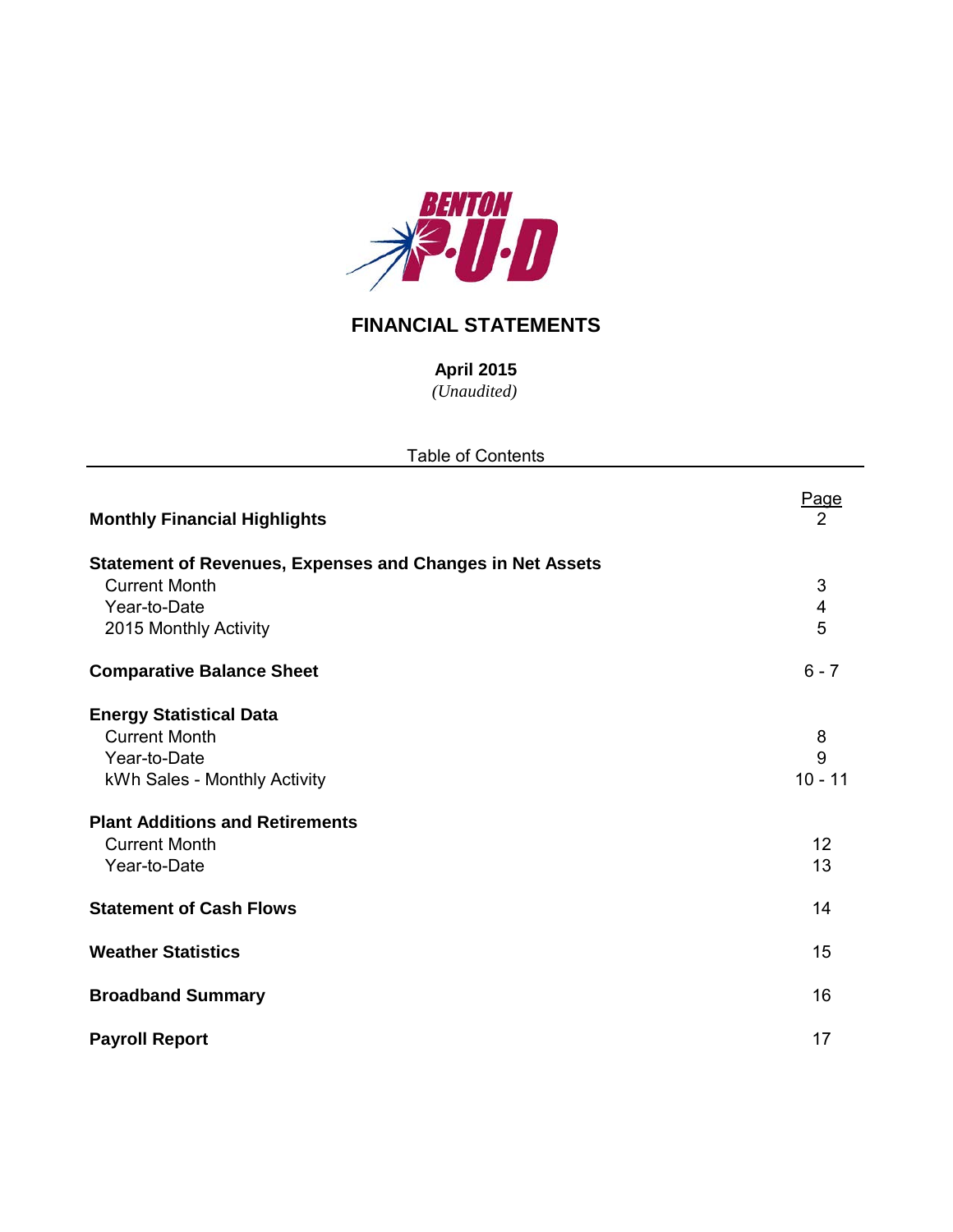

## *Financial Highlights*

*April 2015*

 *Issue date: 5/22/15*

Financial highlights for the month of April:

- $\triangleright$  District operations resulted in a decrease in net assets of \$1.5M for the month.
- The average temperature of 54.6° was 1.2° below normal. Cumulative heating degree days were 8% below last year.
- $\triangleright$  Total retail kWh billed during April was down 2% from last year and slightly below budget.
- $\triangleright$  Net power supply costs were \$6.7 million for the month with sales for resale of \$1.0 million and an average price of \$22 per MWh.
- $\triangleright$  April's non-power operating costs of \$1.6 million before taxes and depreciation were 5% below budget.
- $\geq$  Capital expenditures were \$870,000 for the month.

| (in thousands of dollars)     |            |            |            |            |     |     |     |     |            |     |            |            |                  |                                |
|-------------------------------|------------|------------|------------|------------|-----|-----|-----|-----|------------|-----|------------|------------|------------------|--------------------------------|
| <b>Change in Net Position</b> | <b>Jan</b> | <b>Feb</b> | <b>Mar</b> | Apr        | May | Jun | Jul | Aug | <b>Sep</b> | Oct | <b>Nov</b> | <b>Dec</b> | <b>Total YTD</b> | <b>Annual</b><br><b>Budget</b> |
|                               |            |            |            |            |     |     |     |     |            |     |            |            |                  |                                |
| Actual                        | \$1,013    | (\$1,035)  | \$945      | (\$1,461)  |     |     |     |     |            |     |            |            | ( \$538)         |                                |
| <b>Budget</b>                 | \$2,416    | (8866)     | \$674      | ( \$1,038) |     |     |     |     |            |     |            |            | \$1,187          | (S1,083)                       |
|                               |            |            |            |            |     |     |     |     |            |     |            |            |                  |                                |
| <b>Net Power Costs</b>        | Jan        | Feb        | Mar        | Apr        | May | Jun | Jul | Aug | Sep        | Oct | <b>Nov</b> | <b>Dec</b> | Total            | Annual<br><b>Budget</b>        |
| Power Supply Costs            | \$7,467    | \$7,190    | \$7,192    | \$6,684    |     |     |     |     |            |     |            |            | \$28,534         | \$89,745                       |
| Less: Sales for Resale        | (2, 243)   | (1,949)    | (2,514)    | (977)      |     |     |     |     |            |     |            |            | (7,683)          | (12, 290)                      |
| <b>Net Power Costs</b>        | \$5,224    | \$5,241    | \$4,679    | \$5,707    |     |     |     |     |            |     |            |            | \$20,851         | \$77,455                       |
|                               |            |            |            |            |     |     |     |     |            |     |            |            |                  |                                |
|                               |            |            |            |            |     |     |     |     |            |     |            |            |                  | <b>Annual</b>                  |
| <b>Net Capital Costs</b>      | Jan        | Feb        | Mar        | Apr        | May | Jun | Jul | Aug | <b>Sep</b> | Oct | <b>Nov</b> | <b>Dec</b> | <b>Total</b>     | <b>Budget</b>                  |
| Capital Expenditures          | \$688      | \$870      | \$1,147    | \$872      |     |     |     |     |            |     |            |            | \$3,578          | \$14,653                       |
| Less: Capital Contributions   | (55)       | (64)       | (142)      | (247)      |     |     |     |     |            |     |            |            | (508)            | (2, 116)                       |
| Net Capital Costs             | \$633      | \$806      | \$1,005    | \$626      |     |     |     |     |            |     |            |            | \$3,070          | \$12,537                       |
|                               |            |            |            |            |     |     |     |     |            |     |            |            |                  |                                |
|                               |            |            |            |            |     |     |     |     |            |     |            |            |                  | <b>Annual</b>                  |
| <b>Load Statistics</b>        | Jan        | Feb        | Mar        | Apr        | May | Jun | Jul | Aug | Sep        | Oct | <b>Nov</b> | <b>Dec</b> | <b>Total</b>     | <b>Budget</b>                  |
| - Retail Sales Billed<br>aMW  | 179        | 178        | 148        | 182        |     |     |     |     |            |     |            |            | 172              | 196                            |
| aMW - Sales for Resale        | 107        | 135        | 145        | 60         |     |     |     |     |            |     |            |            | 112              | 39                             |









| <b>Current Ratio</b>                    | 3.90:1 |
|-----------------------------------------|--------|
| Debt Service Coverage (2012 actual)     | 3.60   |
| Debt Service Coverage (2013 actual)     | 3.14   |
| Debt Service Coverage (2014 Actual)     | 3.38   |
| Debt Service Coverage (2015 projection) | 2.56   |
| (includes capital contributions)        |        |

| <b>Other Statistics</b>                 |    |        |         |  |  |  |  |  |  |  |
|-----------------------------------------|----|--------|---------|--|--|--|--|--|--|--|
| Unrestricted Undesignated Reserves      | \$ | 34.4   | million |  |  |  |  |  |  |  |
| Bond Insurance Replacement (designated) | \$ | 4.0    | million |  |  |  |  |  |  |  |
| Power Market Volatility (designated)    | \$ | 4.3    | million |  |  |  |  |  |  |  |
| Special Capital (designated)            | \$ | 6.7    | million |  |  |  |  |  |  |  |
| Customer Deposits (designated)          | \$ | 1.4    | million |  |  |  |  |  |  |  |
| Bond Principal & Interest (restricted)  | \$ | 1.6    | million |  |  |  |  |  |  |  |
| <b>Net Utility Plant</b>                | \$ | 121.2  | million |  |  |  |  |  |  |  |
| Long-Term Debt                          | \$ | 57.0   | million |  |  |  |  |  |  |  |
| <b>Active Service Agreements</b>        |    | 50.559 |         |  |  |  |  |  |  |  |
| Non-Contingent Employees                |    | 151.00 |         |  |  |  |  |  |  |  |
| Contingent YTD FTE's                    |    | 0.78   |         |  |  |  |  |  |  |  |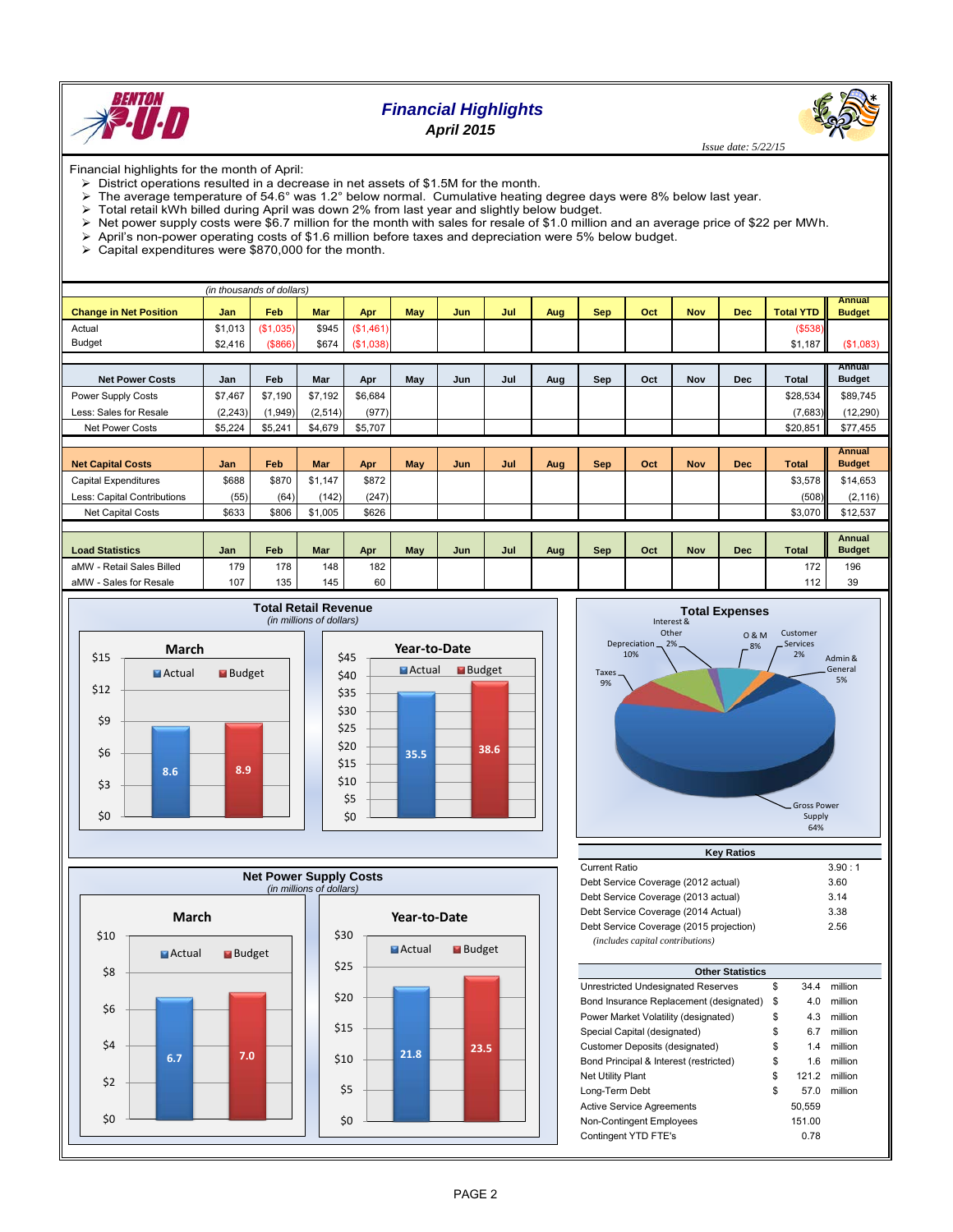#### **PUBLIC UTILITY DISTRICT NO.1 OF BENTON COUNTY STATEMENT OF REVENUES, EXPENSES, AND CHANGES IN NET POSITION CURRENT MONTH**

|                                                                                       |                     | 4/30/2015     |                          | 4/30/2014     |                          |
|---------------------------------------------------------------------------------------|---------------------|---------------|--------------------------|---------------|--------------------------|
|                                                                                       | <b>ACTUAL</b>       | <b>BUDGET</b> | <b>PCT</b><br><b>VAR</b> | <b>ACTUAL</b> | <b>PCT</b><br><b>VAR</b> |
| <b>OPERATING REVENUES</b>                                                             |                     |               |                          |               |                          |
| Energy Sales - Retail                                                                 | \$8,559,772         | \$8,888,858   | $-4%$                    | \$8,203,336   | 4%                       |
| <b>Energy Sales for Resale</b>                                                        | 977,315             | 421,090       | 132%                     | 2,074,411     | $-53%$                   |
| Transmission of Power for Others                                                      | 53,229              | 41,667        | 28%                      | 68,313        | $-22%$                   |
| <b>Broadband Revenue</b>                                                              | 161,331             | 190,242       | $-15%$                   | 228,860       | $-30%$                   |
| <b>Other Revenue</b>                                                                  | 91,070              | 519,369       | $-82%$                   | 87,625        | 4%                       |
| <b>TOTAL OPERATING REVENUES</b>                                                       | 9,842,717           | 10,061,226    | $-2%$                    | 10,662,544    | -8%                      |
| <b>OPERATING EXPENSES</b>                                                             |                     |               |                          |               |                          |
| <b>Purchased Power</b>                                                                | 6,712,042           | 6,219,629     | 8%                       | 7,020,035     | $-4%$                    |
| <b>Purchased Transmission &amp; Ancillary Services</b>                                | 964,418             | 1,028,588     | $-6%$                    | 1,078,670     | $-11%$                   |
| <b>Conservation Program</b>                                                           | 38,368              | 174,041       | $-78%$                   | (181, 153)    | $-121%$                  |
| <b>Total Power Supply</b>                                                             | 7,714,828           | 7,422,258     | 4%                       | 7,917,553     | $-3%$                    |
| Transmission Operation & Maintenance                                                  | 10,233              | 2,894         | 254%                     | 7,535         | 36%                      |
| Distribution Operation & Maintenance                                                  | 607,487             | 785,356       | $-23%$                   | 809,174       | $-25%$                   |
| <b>Broadband Expense</b>                                                              | 87,365              | 46,942        | 86%                      | 53,060        | 65%                      |
| Customer Accounting, Collection & Information                                         | 322,502             | 359,856       | $-10%$                   | 332,518       | $-3%$                    |
| Administrative & General                                                              | 576,104             | 494,611       | 16%                      | 494,050       | 17%                      |
| Subtotal before Taxes & Depreciation                                                  | 1,603,692           | 1,689,659     | $-5%$                    | 1,696,337     | $-5%$                    |
| Taxes                                                                                 | 875,833             | 913,566       | $-4%$                    | 894,730       | $-2%$                    |
| Depreciation & Amortization                                                           | 1,166,352           | 1,114,971     | 5%                       | 1,062,117     | 10%                      |
| <b>Total Other Operating Expenses</b>                                                 | 3,645,876           | 3,718,196     | $-2%$                    | 3,653,185     | 0%                       |
| <b>TOTAL OPERATING EXPENSES</b>                                                       | 11,360,704          | 11,140,455    | 2%                       | 11,570,738    | $-2%$                    |
| <b>OPERATING INCOME (LOSS)</b>                                                        | (1,517,987)         | (1,079,229)   | 41%                      | (908, 193)    | 67%                      |
| <b>NONOPERATING REVENUES &amp; EXPENSES</b>                                           |                     |               |                          |               |                          |
| Interest Income                                                                       | 35,620              | 20,833        | 71%                      | 89,061        | $-60%$                   |
| Other Income                                                                          | (3,607)             | 31,339        | $-112%$                  | 14,980        | $-124%$                  |
| <b>Other Expense</b>                                                                  |                     |               | n/a                      |               | n/a                      |
| <b>Interest Expense</b><br>Debt Discount/Premium Amortization & Loss on Defeased Debt | (229, 512)          | (223, 132)    | 3%<br>0%                 | (237, 480)    | $-3%$<br>$-3%$           |
| MtM Gain/(Loss) on Investments                                                        | 36,018<br>(28, 220) | 36,018        | n/a                      | 37,227        | n/a                      |
| Loss in Joint Ventures/Special Assessments                                            |                     |               | n/a                      |               | n/a                      |
| <b>TOTAL NONOPERATING REVENUES &amp; EXPENSES</b>                                     | (189, 701)          | (134, 942)    | -41%                     | (96, 212)     | 97%                      |
|                                                                                       |                     |               |                          |               |                          |
| INCOME (LOSS) BEFORE CAPITAL CONTRIBUTIONS                                            | (1,707,688)         | (1, 214, 171) | 41%                      | (1,004,406)   | 70%                      |
| <b>CAPITAL CONTRIBUTIONS</b>                                                          | 246,545             | 176,351       | 40%                      | 129,198       | 91%                      |
| <b>CHANGE IN NET POSITION</b>                                                         | (\$1,461,143)       | (\$1,037,820) | 41%                      | (\$875,208)   | 67%                      |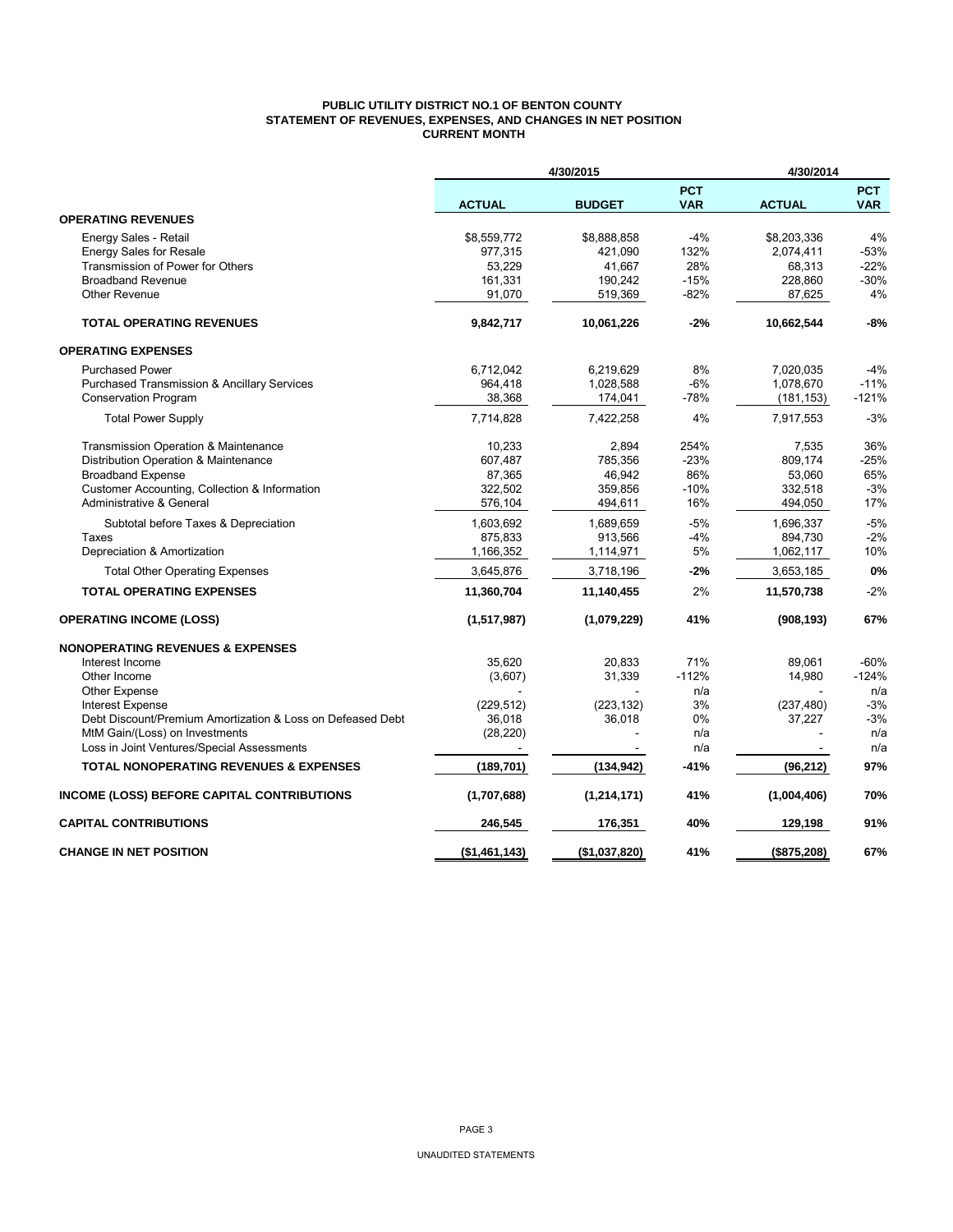#### **PUBLIC UTILITY DISTRICT NO.1 OF BENTON COUNTY STATEMENT OF REVENUES, EXPENSES, AND CHANGE IN NET POSITION YEAR TO DATE**

|                                                            |               | 4/30/2015     |                          | 4/30/2014     |                          |
|------------------------------------------------------------|---------------|---------------|--------------------------|---------------|--------------------------|
|                                                            | <b>ACTUAL</b> | <b>BUDGET</b> | <b>PCT</b><br><b>VAR</b> | <b>ACTUAL</b> | <b>PCT</b><br><b>VAR</b> |
| <b>OPERATING REVENUES</b>                                  |               |               |                          |               |                          |
| Energy Sales - Retail                                      | \$35,522,680  | \$38,582,004  | -8%                      | \$37,757,360  | $-6%$                    |
| <b>Energy Sales for Resale</b>                             | 7,490,470     | 4,417,048     | 70%                      | 8,964,688     | $-16%$                   |
| Transmission of Power for Others                           | 245.919       | 166,667       | 48%                      | 214,244       | 15%                      |
| <b>Broadband Revenue</b>                                   | 687,183       | 760,968       | $-10%$                   | 794,712       | $-14%$                   |
| <b>Other Revenue</b>                                       | 753,859       | 780,625       | $-3%$                    | 656,823       | 15%                      |
| <b>TOTAL OPERATING REVENUES</b>                            | 44,700,111    | 44,707,312    | 0%                       | 48,387,827    | $-8%$                    |
| <b>OPERATING EXPENSES</b>                                  |               |               |                          |               |                          |
| <b>Purchased Power</b>                                     | 25,273,677    | 23,266,914    | 9%                       | 29,264,665    | -14%                     |
| Purchased Transmission & Ancillary Services                | 4,321,239     | 4,164,851     | 4%                       | 4,396,296     | $-2%$                    |
| <b>Conservation Program</b>                                | (30, 377)     | 696,165       | $-104%$                  | 55,330        | $-155%$                  |
| <b>Total Power Supply</b>                                  | 29,564,539    | 28,127,930    | 5%                       | 33,716,291    | $-12%$                   |
| Transmission Operation & Maintenance                       | 63,711        | 11,397        | n/a                      | 9,560         | n/a                      |
| Distribution Operation & Maintenance                       | 3,030,598     | 2,960,921     | 2%                       | 2,853,360     | 6%                       |
| <b>Broadband Expense</b>                                   | 335,278       | 183,677       | 83%                      | 184,672       | 82%                      |
| Customer Accounting, Collection & Information              | 1,121,325     | 1,319,169     | $-15%$                   | 1,191,899     | $-6%$                    |
| Administrative & General                                   | 2,452,622     | 2,228,865     | 10%                      | 2,226,473     | 10%                      |
| Subtotal before Taxes & Depreciation                       | 7,003,534     | 6,704,029     | 4%                       | 6,465,964     | 8%                       |
| Taxes                                                      | 4,042,209     | 4,395,940     | $-8%$                    | 4,363,419     | $-7%$                    |
| Depreciation & Amortization                                | 4,677,237     | 4,459,884     | 5%                       | 4,429,501     | 6%                       |
| <b>Total Other Operating Expenses</b>                      | 15,722,980    | 15,559,853    | 1%                       | 15,258,884    | 3%                       |
| <b>TOTAL OPERATING EXPENSES</b>                            | 45,287,519    | 43,687,783    | 4%                       | 48,975,175    | $-8%$                    |
| <b>OPERATING INCOME (LOSS)</b>                             | (587, 408)    | 1,019,529     | $-158%$                  | (587, 348)    | 0%                       |
| <b>NONOPERATING REVENUES &amp; EXPENSES</b>                |               |               |                          |               |                          |
| Interest Income                                            | 104,604       | 83,332        | 26%                      | 215,527       | $-51%$                   |
| Other Income                                               | 172,210       | 125,356       | 37%                      | 128,154       | 34%                      |
| <b>Other Expense</b>                                       |               |               | n/a                      |               | n/a                      |
| <b>Interest Expense</b>                                    | (932, 152)    | (890, 422)    | 5%                       | (943, 288)    | $-1%$                    |
| Debt Discount/Premium Amortization & Loss on Defeased Debt | 144,072       | 144,072       | 0%                       | 148,909       | $-3%$                    |
| MtM Gain/(Loss) on Investments                             | 52,780        |               | n/a                      |               | n/a                      |
| Loss in Joint Ventures/Special Assessments                 |               |               | n/a                      |               | n/a                      |
| <b>TOTAL NONOPERATING REVENUES &amp; EXPENSES</b>          | (458, 487)    | (537, 662)    | $-15%$                   | (450, 698)    | 2%                       |
| <b>INCOME (LOSS) BEFORE CAPITAL CONTRIBUTIONS</b>          | (1,045,895)   | 481,867       | n/a                      | (1,038,046)   | 1%                       |
| <b>CAPITAL CONTRIBUTIONS</b>                               | 508,181       | 705,404       | $-28%$                   | 305,847       | 66%                      |
| <b>CHANGE IN NET POSITION</b>                              | (537, 713)    | 1,187,271     | $-145%$                  | (732, 199)    | $-27%$                   |
| TOTAL NET POSITION, BEGINNING OF YEAR                      | 130,711,075   | 126,880,031   | 3%                       | 126,880,031   | 3%                       |
| TOTAL NET POSITION, END OF YEAR                            | 130,173,362   | 128.067.302   | 2%                       | 126,147,832   | 3%                       |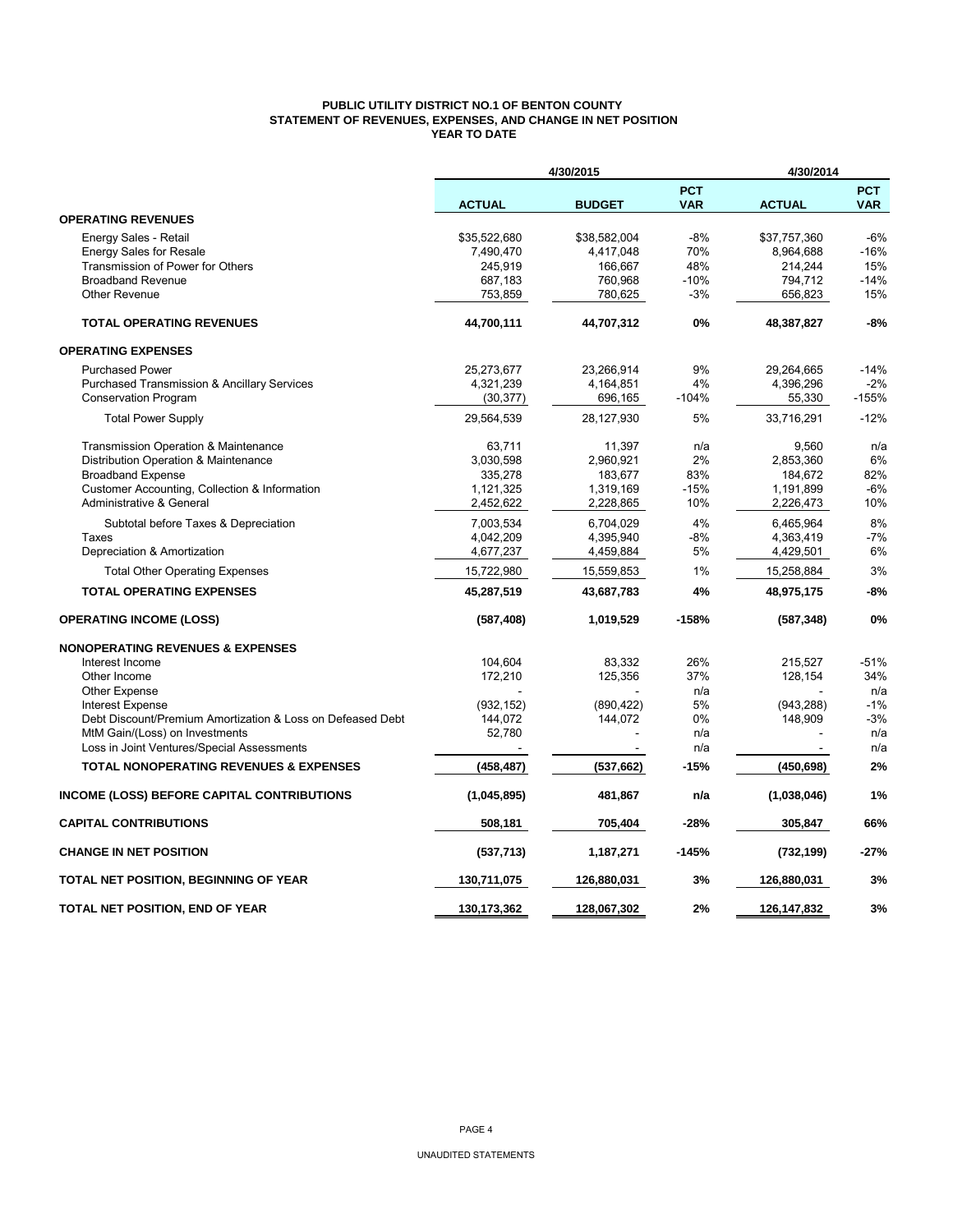#### **PUBLIC UTILITY DISTRICT NO. 1 OF BENTON COUNTY STATEMENT OF REVENUES, EXPENSES, AND CHANGE IN NET POSITION 2015 MONTHLY ACTIVITY**

|                                                        | January     | February                 | March       | April          | May | June | July | August | September | October | November | December | <b>Total</b> |
|--------------------------------------------------------|-------------|--------------------------|-------------|----------------|-----|------|------|--------|-----------|---------|----------|----------|--------------|
| <b>OPERATING REVENUES</b>                              |             |                          |             |                |     |      |      |        |           |         |          |          |              |
| Energy Sales - Retail                                  | \$9,887,550 | \$7,962,524              | \$9,112,835 | \$8,559,772    |     |      |      |        |           |         |          |          | \$35.522.681 |
| <b>Energy Sales for Resale</b>                         | 2,191,293   | 1,884,254                | 2,437,608   | 977,315        |     |      |      |        |           |         |          |          | 7,490,470    |
| Transmission of Power for Others                       | 51,594      | 65,156                   | 75,941      | 53,229         |     |      |      |        |           |         |          |          | 245.920      |
| <b>Broadband Revenue</b>                               | 180,041     | 182,595                  | 163,217     | 161,331        |     |      |      |        |           |         |          |          | 687,184      |
| Other Electric Revenue                                 | 105,003     | 76,298                   | 481,488     | 91,070         |     |      |      |        |           |         |          |          | 753,859      |
| <b>TOTALOPERATING REVENUES</b>                         | 12,415,481  | 10,170,827               | 12,271,089  | 9,842,717      |     |      |      |        |           |         |          |          | 44,700,114   |
| <b>OPERATING EXPENSES</b>                              |             |                          |             |                |     |      |      |        |           |         |          |          |              |
| <b>Purchased Power</b>                                 | 6,329,033   | 6,051,328                | 6,181,274   | 6,712,042      |     |      |      |        |           |         |          |          | 25,273,677   |
| <b>Purchased Transmission &amp; Ancillary Services</b> | 1,124,037   | 1,060,495                | 1,172,288   | 964,418        |     |      |      |        |           |         |          |          | 4,321,238    |
| <b>Conservation Program</b>                            | 14,240      | 78,171                   | (161, 157)  | 38,368         |     |      |      |        |           |         |          |          | (30, 378)    |
| <b>Total Power Supply</b>                              | 7,467,310   | 7,189,994                | 7,192,405   | 7,714,828      |     |      |      |        |           |         |          |          | 29,564,537   |
| Transmission Operation & Maintenance                   | 22,637      | 11,822                   | 19,018      | 10,233         |     |      |      |        |           |         |          |          | 63,710       |
| Distribution Operation & Maintenance                   | 754,134     | 753,722                  | 915,255     | 607,487        |     |      |      |        |           |         |          |          | 3,030,598    |
| <b>Broadband Expense</b>                               | 11,921      | 132,589                  | 103,403     | 87,365         |     |      |      |        |           |         |          |          | 335,278      |
| Customer Accounting, Collection & Information          | 217,908     | 235,602                  | 345,313     | 322,502        |     |      |      |        |           |         |          |          | 1,121,325    |
| Administrative & General                               | 610,838     | 636,133                  | 629,546     | 576,104        |     |      |      |        |           |         |          |          | 2,452,621    |
| Subtotal before Taxes & Depreciation                   | 1,617,438   | 1,769,868                | 2,012,535   | 1,603,691      |     |      |      |        |           |         |          |          | 7,003,532    |
| Taxes                                                  | 1,133,649   | 1,032,548                | 1,000,179   | 875,833        |     |      |      |        |           |         |          |          | 4,042,209    |
| Depreciation & Amortization                            | 1,175,667   | 1,166,558                | 1,168,660   | 1,166,352      |     |      |      |        |           |         |          |          | 4,677,237    |
| <b>Total Other Operating Expenses</b>                  | 3,926,754   | 3,968,974                | 4,181,374   | 3,645,876      |     |      |      |        |           |         |          |          | 15,722,978   |
|                                                        |             |                          |             |                |     |      |      |        |           |         |          |          |              |
| <b>TOTAL OPERATING EXPENSES</b>                        | 11,394,064  | 11,158,968               | 11,373,779  | 11,360,704     |     |      |      |        |           |         |          |          | 45,287,515   |
| <b>OPERATING INCOME (LOSS)</b>                         | 1,021,417   | (988, 141)               | 897,310     | (1,517,987)    |     |      |      |        |           |         |          |          | (587, 401)   |
| <b>NONOPERATING REVENUES &amp; EXPENSES</b>            |             |                          |             |                |     |      |      |        |           |         |          |          |              |
| Interest Income                                        | 25,044      | 20,481                   | 23,459      | 35,620         |     |      |      |        |           |         |          |          | 104,604      |
| Other Income                                           | 2,319       | 135,498                  | 38,001      | (3,607)        |     |      |      |        |           |         |          |          | 172,211      |
| Other Expense                                          | $\sim$      | $\omega$                 | $\sim$      | $\blacksquare$ |     |      |      |        |           |         |          |          | $\sim$       |
| <b>Interest Expense</b>                                | (234, 835)  | (238, 803)               | (229,003)   | (229, 512)     |     |      |      |        |           |         |          |          | (932, 153)   |
| Debt Discount & Expense Amortization                   | 36,018      | 36,018                   | 36,018      | 36,018         |     |      |      |        |           |         |          |          | 144,072      |
| MtM Gain/(Loss) on Investments                         | 108,178     | (64, 748)                | 37,570      | (28, 220)      |     |      |      |        |           |         |          |          | 52,780       |
| Loss in Joint Ventures/Special Assessments             | $\sim$      | $\overline{\phantom{a}}$ | $\sim$      | $\sim$         |     |      |      |        |           |         |          |          | $\sim$       |
| TOTAL NONOPERATING REV/EXP                             | (63, 276)   | (111, 554)               | (93, 955)   | (189, 701)     |     |      |      |        |           |         |          |          | (458, 486)   |
| INCOME (LOSS) BEFORE CAPITAL CONTRIBUTIONS             | 958,141     | (1,099,695)              | 803,355     | (1,707,688)    |     |      |      |        |           |         |          |          | (1,045,887)  |
| <b>CAPITAL CONTRIBUTIONS</b>                           | 55,326      | 64,301                   | 142,009     | 246,545        |     |      |      |        |           |         |          |          | 508,181      |
| <b>CHANGE IN NET POSITION</b>                          | \$1,013,467 | (\$1,035,394)            | \$945,364   | (\$1,461,143)  | \$0 | \$0  | \$0  | \$0    | \$0       | \$0     | \$0      | \$0      | (\$537,706)  |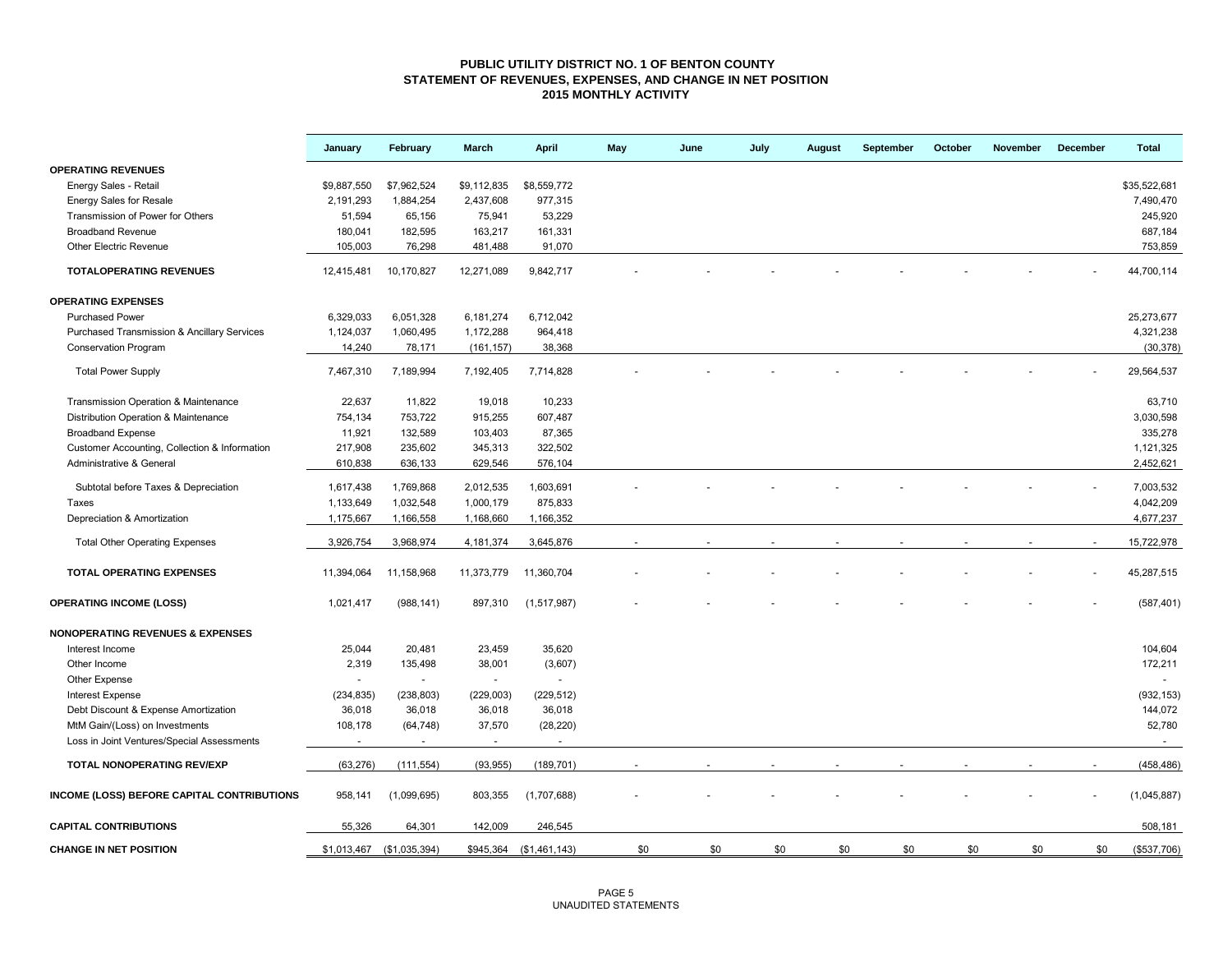#### **PUBLIC UTILITY DISTRICT NO. 1 OF BENTON COUNTY COMPARATIVE STATEMENT OF NET POSITION ASSETS AND DEFERRED OUTFLOWS OF RESOURCES**

|                                                                            |                        |                        | Increase/(Decrease)              |         |
|----------------------------------------------------------------------------|------------------------|------------------------|----------------------------------|---------|
| <b>ASSETS</b>                                                              | 4/30/2015              | 4/30/2014              | <b>Amount</b>                    | Percent |
| <b>CURRENT ASSETS</b>                                                      |                        |                        |                                  |         |
|                                                                            |                        |                        |                                  |         |
| Cash & Cash Equivalents                                                    |                        |                        |                                  |         |
| Unrestricted Cash & Cash Equivalents                                       | \$38,951,824           | \$24,707,177           | \$14,244,647                     |         |
| Investments                                                                | 1,972,343              | 11,961,930             | (9,989,587)                      |         |
| Designated Rate Stabilization Fund<br>Designated Debt Service Reserve Fund | 7,500,000<br>4,000,000 | 7,500,000<br>4,000,000 | $\overline{a}$<br>$\overline{a}$ |         |
| Designated BTOP Reserve Fund                                               | $\sim$                 | 348,813                | (348, 813)                       |         |
| Accounts Receivable, net                                                   | 7,989,788              | 8,684,295              | (694, 508)                       |         |
| <b>BPA Prepay Receivable</b>                                               | 600,000                | 600,000                | $\sim$                           |         |
| <b>Accrued Interest Receivable</b>                                         | 89,006                 | 69,726                 | 19,279                           |         |
| Wholesale Power Receivable                                                 | 497,604                | 1,443,176              | (945, 572)                       |         |
| <b>Accrued Unbilled Revenue</b>                                            | 2,600,000              | 2,700,000              | (100,000)                        |         |
| <b>Inventory Materials &amp; Supplies</b>                                  | 5,053,259              | 5,438,282              | (385, 023)                       |         |
| Prepaid Expenses & Option Premiums                                         | 858,419                | 480,771                | 377,648                          |         |
| <b>Total Current Assets</b>                                                | 70,112,242             | 67,934,170             | 2,178,072                        | 3%      |
| <b>NONCURRENT ASSETS</b>                                                   |                        |                        |                                  |         |
| Restricted Bond Reserve Fund                                               | 140,017                | 140,017                |                                  |         |
| Other Receivables                                                          | 93,944                 | 91,276                 | 2,668                            |         |
| <b>Preliminary Surveys</b>                                                 | 83,079                 |                        | 83,079                           |         |
| <b>BPA Prepay Receivable</b>                                               | 7,450,000              | 8,050,000              | (600,000)                        |         |
| Deferred Purchased Power Costs                                             | 8,322,292              | 8,136,202              | 186,090                          |         |
|                                                                            | 16,089,332             | 16,417,496             | 271,836                          | $-2%$   |
| <b>Utility Plant</b>                                                       |                        |                        |                                  |         |
|                                                                            |                        |                        |                                  |         |
| Land and Intangible Plant                                                  | 3,390,732              | 3,360,780              | 29,952                           |         |
| <b>Electric Plant in Service</b>                                           | 289,492,442            | 277,344,730            | 12, 147, 712                     |         |
| Construction Work in Progress                                              | 2,056,501              | 2,772,099              | (715, 598)                       |         |
| <b>Accumulated Depreciation</b>                                            | (173, 701, 568)        | (161, 601, 421)        | (12, 100, 147)                   |         |
| <b>Net Utility Plant</b>                                                   | 121,238,108            | 121,876,188            | (638,080)                        | $-1%$   |
| <b>Total Noncurrent Assets</b>                                             | 137,327,440            | 138,293,684            | (966, 243)                       | $-1%$   |
| <b>Total Assets</b>                                                        | 207,439,683            | 206,227,854            | 1,211,829                        | 1%      |
| DEFERRED OUTFLOWS OF RESOURCES                                             |                        |                        |                                  |         |
| Unamortized Loss on Defeased Debt                                          | 122,203                | 171,807                | (49, 604)                        |         |
| Accumulated Decrease in Fair Value of Hedging Derivatives                  | 1,198,502              | 605,522                | 592,980                          |         |
| <b>Total Deferred Outflows of Resources</b>                                | 1,320,705              | 777,328                | 543,377                          |         |
|                                                                            |                        |                        |                                  |         |
| TOTAL ASSETS & DEFERRED OUTFLOWS OF RESOURCES                              | \$208,760,388          | \$207,005,182          | \$1,755,206                      | 1%      |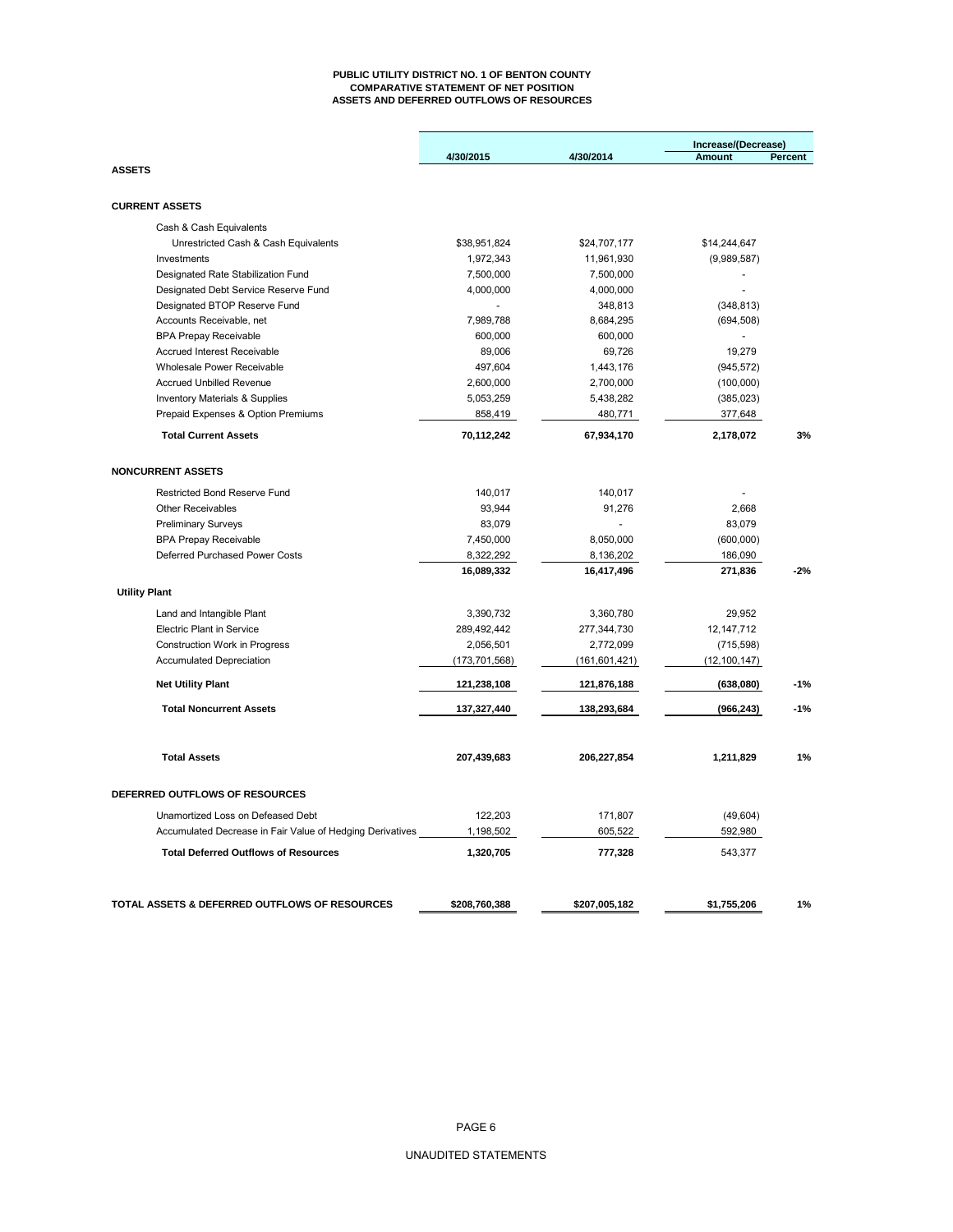#### **PUBLIC UTILITY DISTRICT NO. 1 OF BENTON COUNTY COMPARATIVE STATEMENT OF NET POSITION LIABILITIES AND DEFERRED INFLOWS OF RESOURCES**

|                                                                        |                       |                       | Increase/(Decrease) |         |  |  |
|------------------------------------------------------------------------|-----------------------|-----------------------|---------------------|---------|--|--|
|                                                                        | 4/30/2015             | 4/30/2014             | <b>Amount</b>       | Percent |  |  |
| <b>LIABILITIES</b>                                                     |                       |                       |                     |         |  |  |
| <b>CURRENT LIABILITIES</b>                                             |                       |                       |                     |         |  |  |
| <b>Warrants Outstanding</b>                                            | \$106,678             | \$259,623             | (\$152,945)         |         |  |  |
| <b>Accounts Payable</b>                                                | 7,961,032             | 8,060,307             | (99, 275)           |         |  |  |
| <b>Customer Deposits</b>                                               | 1,439,178             | 1,347,408             | 91,770              |         |  |  |
| <b>Accrued Taxes Payable</b>                                           | 3,876,523             | 3,891,852             | (15, 329)           |         |  |  |
| Other Current & Accrued Liabilities                                    | 1,432,492             | 1,426,885             | 5,607               |         |  |  |
| Revenue Bonds, Current Portion                                         | 3,150,000             | 3,035,000             | 115,000             |         |  |  |
| <b>Total Current Liabilities</b>                                       | 17,965,904            | 18,021,075            | (55, 171)           | 0%      |  |  |
| <b>NONCURRENT LIABILITIES</b>                                          |                       |                       |                     |         |  |  |
| 2005 Bond Issue                                                        | 715,000               | 1,900,000             | (1, 185, 000)       |         |  |  |
| 2010 Bond Issue                                                        | 17,345,000            | 17,345,000            |                     |         |  |  |
| 2011 Bond Issue                                                        | 32,390,000            | 34,355,000            | (1,965,000)         |         |  |  |
| Unamortized Premium & Discount                                         | 3,414,599             | 3,904,884             | (490, 285)          |         |  |  |
| Deferred Revenue                                                       | 550,730               | 312,875               | 237,855             |         |  |  |
| <b>BPA Prepay Incentive Credit</b>                                     | 2,163,549             | 2,324,805             | (161, 256)          |         |  |  |
| <b>Other Liabilities</b>                                               | 2,998,618             | 2,414,576             | 584,043             |         |  |  |
| <b>Total Noncurrent Liabilities</b>                                    | 59,577,497            | 62,557,139            | (2,979,643)         | $-5%$   |  |  |
| <b>Total Liabilities</b>                                               | 77,543,401            | 80,578,214            | (3,034,814)         | $-4%$   |  |  |
| DEFERRED INFLOWS OF RESOURCES                                          |                       |                       |                     |         |  |  |
| Accumulated Increase in Fair Value of Hedging Derivatives              | 1,043,625             | 279,135               | 764,490             |         |  |  |
| <b>Total Deferred Inflows of Resources</b>                             | 1,043,625             | 279,135               | 764,490             | n/a     |  |  |
| <b>NET POSITION</b>                                                    |                       |                       |                     |         |  |  |
|                                                                        |                       |                       |                     |         |  |  |
| Net Investment in Capital Assets<br><b>Restricted for Debt Service</b> | 64,345,712<br>140,017 | 61,508,111<br>140,017 | 2,837,601           |         |  |  |
| Unrestricted                                                           | 65,687,633            | 64,499,704            | 1,187,929           |         |  |  |
| <b>Total Net Position</b>                                              | 130, 173, 363         | 126,147,833           | 4,025,530           | 3%      |  |  |
| TOTAL NET POSITION, LIABILITIES AND                                    |                       |                       |                     |         |  |  |
| DEFERRED INFLOWS OF RESOURCES                                          | \$208,760,388         | \$207,005,182         | \$1,755,206         | 1%      |  |  |
| <b>CURRENT RATIO:</b>                                                  | 3.90:1                | 3.77:1                |                     |         |  |  |
| (Current Assets / Current Liabilities)                                 |                       |                       |                     |         |  |  |
| <b>WORKING CAPITAL:</b><br>(Current Assets less Current Liabilities)   | \$52,146,338          | \$49,913,095          | \$2,233,243         | 4%      |  |  |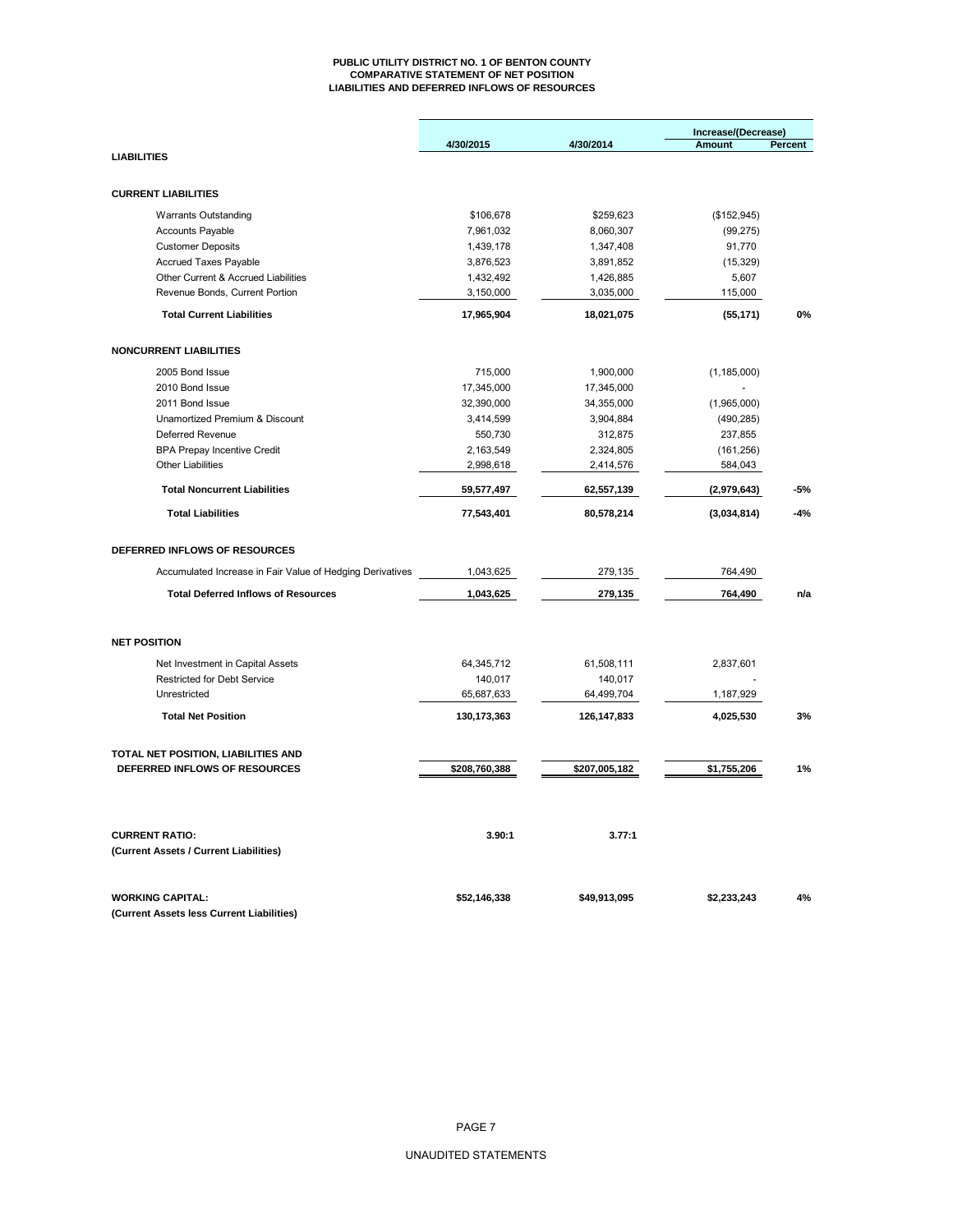#### **PUBLIC UTILITY DISTRICT NO. 1 OF BENTON COUNTY ENERGY STATISTICAL DATA CURRENT MONTH**

|                                                                               | 4/30/2015                |                           |            | 4/30/2014                 |              |
|-------------------------------------------------------------------------------|--------------------------|---------------------------|------------|---------------------------|--------------|
|                                                                               |                          |                           | <b>PCT</b> |                           | <b>PCT</b>   |
|                                                                               | <b>ACTUAL</b>            | <b>BUDGET</b>             | <b>VAR</b> | <b>ACTUAL</b>             | <b>VAR</b>   |
| <b>ENERGY SALES RETAIL - REVENUE</b><br>Residential                           | \$3,445,672              | \$4,279,179               | $-19%$     | \$3,591,175               | $-4%$        |
| <b>Small General Service</b>                                                  | 595,653                  | 655,405                   | $-9%$      | 607,815                   | $-2%$        |
| <b>Medium General Service</b>                                                 | 890,224                  | 845,863                   | 5%         | 875,707                   | 2%           |
| Large General Service                                                         | 1,000,780                | 980,199                   | 2%         | 970,240                   | 3%           |
| Large Industrial                                                              | 239,971                  | 249,446                   | $-4%$      | 246,949                   | $-3%$        |
| Small Irrigation                                                              | 76,966                   | 61,535                    | 25%        | 74,190                    | 4%           |
| Large Irrigation                                                              | 1,755,116                | 1,206,475                 | 45%        | 1,741,858                 | 1%           |
| <b>Street Lights</b>                                                          | 17,163                   | 17,597                    | -2%        | 17,739                    | $-3%$        |
| <b>Security Lights</b>                                                        | 20,322                   | 21,695                    | $-6%$      | 20,625                    | $-1%$        |
| <b>Unmetered Accounts</b>                                                     | 14,079                   | 14,730                    | $-4%$      | 13,996                    | 1%           |
| <b>Billed Revenues Before Taxes</b>                                           | \$8,055,946              | \$8,332,124               | -3%        | \$8,160,294               | $-1%$        |
| <b>City Occupation Taxes</b>                                                  | 369,826                  | 423,985                   | $-13%$     | 381,043                   | $-3%$        |
| Bad Debt Expense (reduced from 0.2% to 0.18% of retail sales in January 2015) | (16,000)                 | (17, 251)                 | $-7%$      | (18,000)                  | $-11%$       |
| <b>Unbilled Revenue</b>                                                       | 150,000                  | 150,000                   | 0%         | (320,000)                 | $-147%$      |
| <b>TOTAL SALES - REVENUE</b>                                                  | \$8,559,772              | \$8,888,858               | -4%        | \$8,203,336               | 4%           |
| <b>ENERGY SALES RETAIL - kWh</b>                                              |                          |                           |            |                           |              |
| Residential                                                                   | 43,964,172               | 56,148,209                | $-22%$     | 46,126,349                | $-5%$        |
| <b>Small General Service</b>                                                  | 8,630,563                | 9,594,008                 | $-10%$     | 8,838,271                 | $-2%$        |
| <b>Medium General Service</b>                                                 | 13,611,242               | 14,322,955                | $-5%$      | 13,438,288                | 1%           |
| Large General Service                                                         | 17,278,183               | 17,881,800                | $-3%$      | 16,641,080                | 4%           |
| Large Industrial                                                              | 5,784,330                | 5,813,572                 | $-1%$      | 5,917,690                 | $-2%$        |
| Small Irrigation                                                              | 1,481,286                | 1,083,406                 | 37%        | 1,370,794                 | 8%           |
| Large Irrigation                                                              | 39,362,242               | 25,688,234                | 53%        | 40,053,677                | $-2%$        |
| <b>Street Lights</b>                                                          | 225,672                  | 233,567                   | $-3%$      | 229,515                   | $-2%$        |
| Security Lights                                                               | 113,696                  | 106,078                   | 7%         | 103,377                   | 10%          |
| <b>Unmetered Accounts</b>                                                     | 248,919                  | 249,663                   | 0%         | 247,516                   | 1%           |
| <b>TOTAL kWh BILLED</b>                                                       | 130,700,305              | 131,121,492               | 0%         | 132,966,557               | $-2%$        |
|                                                                               |                          |                           |            |                           |              |
| <b>NET POWER COST</b>                                                         |                          |                           |            |                           |              |
| <b>BPA Power Costs</b>                                                        |                          |                           |            |                           |              |
| Slice                                                                         | \$2,687,251              | \$2,587,244               | 4%         | \$2,687,358               | 0%           |
| <b>Block</b><br>Subtotal                                                      | 2,547,448<br>5,234,699   | 2,547,449<br>5,134,693    | 0%<br>2%   | 2,498,569<br>5,185,927    | 2%<br>1%     |
| <b>Other Power Purchases</b>                                                  | 829,724                  | 455,830                   | 82%        | 1,208,738                 | $-31%$       |
| Frederickson                                                                  | 647,619                  | 629,106                   | 3%         | 625,370                   | 4%           |
| Transmission                                                                  | 739,814                  | 742,217                   | 0%         | 740,024                   | 0%           |
| Ancillary                                                                     | 224,604                  | 286,371                   | $-22%$     | 338,646                   | $-34%$       |
| <b>Conservation Program</b>                                                   | 38,368                   | 174,041                   | $-78%$     | (181, 153)                | $-121%$      |
| <b>Gross Power Costs</b>                                                      | 7,714,828                | 7,422,258                 | 4%         | 7,917,553                 | $-3%$        |
| Less Sales for Resale-Energy                                                  | (969, 740)               | (421,090)                 | 130%       | (2,074,411)               | $-53%$       |
| Less Sales for Resale-Gas                                                     | (7, 575)                 |                           | n/a        |                           | n/a          |
| Less Transmission of Power for Others                                         | (53, 229)                | (41, 667)                 | 28%        | (68, 313)                 | -22%         |
| <b>NET POWER COSTS</b>                                                        | \$6,684,284              | \$6,959,502               | -4%        | \$5,774,829               | 16%          |
|                                                                               |                          |                           |            |                           |              |
| <b>NET POWER - kWh</b>                                                        |                          |                           |            |                           |              |
| <b>BPA Power Costs</b>                                                        |                          |                           |            |                           |              |
| Slice                                                                         | 83,922,000<br>65,025,000 | 70,387,000                | 19%        | 109,004,000               | $-23%$       |
| <b>Block</b><br>Subtotal                                                      | 148,947,000              | 65,025,000<br>135,412,000 | 0%<br>10%  | 62,935,000<br>171,939,000 | 3%<br>$-13%$ |
| <b>Other Power Purchases</b>                                                  | 29,862,000               | 5,417,000                 | 451%       | 41,219,151                | -28%         |
| Frederickson                                                                  |                          |                           | n/a        |                           | n/a          |
| Gross Power kWh                                                               | 178,809,000              | 140,829,000               | 27%        | 213,158,151               | $-16%$       |
| Less Sales for Resale                                                         | (43, 161, 000)           | (18, 235, 000)            | 137%       | (86, 363, 000)            | -50%         |
| Less Transmission Losses/Imbalance                                            | (2, 136, 000)            | (1,422,000)               | 50%        | (2,471,000)               | $-14%$       |
| <b>NET POWER - kWh</b>                                                        | 133,512,000              | 121,172,000               | 10%        | 124,324,151               | 7%           |
|                                                                               |                          |                           |            |                           |              |
| <b>COST PER MWh: (dollars)</b>                                                |                          |                           |            |                           |              |
| Gross Power Cost (average)                                                    | \$43.15                  | \$52.70                   | $-18%$     | \$37.14                   | 16%          |
| Net Power Cost                                                                | \$50.07                  | \$57.43                   | $-13%$     | \$46.45                   | 8%           |
| <b>BPA Power Cost</b>                                                         | \$35.14                  | \$37.92                   | $-7%$      | \$30.16                   | 17%          |
| Sales for Resale                                                              | \$22.47                  | \$23.19                   | $-3%$      | \$24.02                   | -6%          |
| <b>ACTIVE SERVICE AGREEMENTS:</b>                                             |                          |                           |            |                           |              |
| Residential                                                                   |                          |                           |            | 41,612                    |              |
| <b>Small General Service</b>                                                  | 42,198<br>4,803          |                           |            | 4,723                     | 1%<br>2%     |
| <b>Medium General Service</b>                                                 | 757                      |                           |            | 752                       | 1%           |
| Large General Service                                                         | 151                      |                           |            | 147                       | 3%           |
| Large Industrial                                                              | 3                        |                           |            | 3                         | 0%           |
| Small Irrigation                                                              | 561                      |                           |            | 565                       | $-1%$        |
| Large Irrigation                                                              | 231                      |                           |            | 219                       | 5%           |
| <b>Street Lights</b>                                                          | 9                        |                           |            | 9                         | 0%           |
| <b>Security Lights</b>                                                        | 1,485                    |                           |            | 1,497                     | $-1%$        |
| <b>Unmetered Accounts</b>                                                     | 361                      |                           |            | 357                       | 1%           |
| <b>TOTAL</b>                                                                  | 50,559                   |                           |            | 49,884                    | 1%           |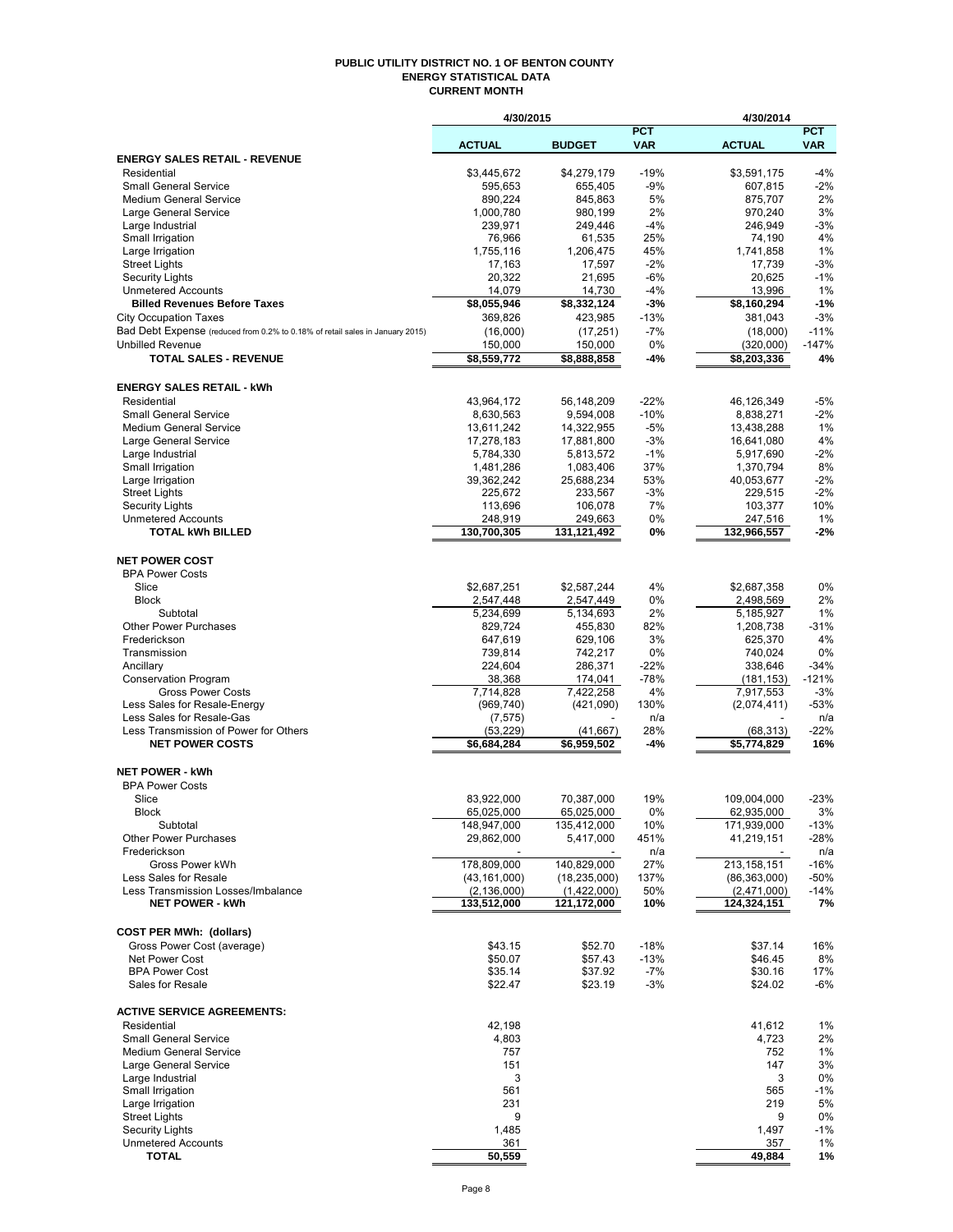#### **PUBLIC UTILITY DISTRICT NO. 1 OF BENTON COUNTY ENERGY STATISTICAL DATA YEAR TO DATE**

|                                                                                                               | 4/30/2015                     |                            |                          | 4/30/2014                  |                          |
|---------------------------------------------------------------------------------------------------------------|-------------------------------|----------------------------|--------------------------|----------------------------|--------------------------|
|                                                                                                               | <b>ACTUAL</b>                 | <b>BUDGET</b>              | <b>PCT</b><br><b>VAR</b> | <b>ACTUAL</b>              | <b>PCT</b><br><b>VAR</b> |
| <b>ENERGY SALES RETAIL - REVENUE</b>                                                                          |                               |                            |                          |                            |                          |
| Residential                                                                                                   | \$18.650.370                  | \$21,627,149               | $-14%$                   | \$21,214,726               | $-12%$                   |
| <b>Small General Service</b>                                                                                  | 2,633,381                     | 2,843,347                  | $-7%$                    | 2,827,808                  | $-7%$                    |
| <b>Medium General Service</b>                                                                                 | 3,900,157                     | 3,992,231                  | $-2\%$                   | 4,005,683                  | $-3%$                    |
| Large General Service                                                                                         | 4,173,762                     | 4,526,744                  | $-8%$                    | 4,227,295                  | $-1%$                    |
| Large Industrial<br>Small Irrigation                                                                          | 1,026,159<br>200,990          | 1,112,690<br>196,425       | -8%<br>2%                | 1,105,834<br>192,748       | $-7%$<br>4%              |
| Large Irrigation                                                                                              | 4,191,252                     | 3,268,901                  | 28%                      | 4,054,697                  | 3%                       |
| <b>Street Lights</b>                                                                                          | 68,641                        | 68,253                     | 1%                       | 70,939                     | $-3%$                    |
| <b>Security Lights</b>                                                                                        | 81,379                        | 88,256                     | $-8%$                    | 82,461                     | $-1%$                    |
| <b>Unmetered Accounts</b>                                                                                     | 56,350                        | 58,798                     | -4%                      | 55,985                     | 1%                       |
| <b>Billed Revenues Before Taxes</b>                                                                           | \$34,982,440                  | \$37,782,794               | $-7%$                    | \$37,838,177               | $-8%$                    |
| <b>City Occupation Taxes</b><br>Bad Debt Expense (reduced from 0.2% to 0.18% of retail sales in January 2015) | 1,809,240                     | 2,084,003                  | $-13%$<br>$-19%$         | 2,001,182                  | $-10%$<br>$-16%$         |
| <b>Unbilled Revenue</b>                                                                                       | (69,000)<br>(1,200,000)       | (84, 793)<br>(1,200,000)   | 0%                       | (82,000)<br>(2,000,000)    | $-40%$                   |
| <b>TOTAL SALES - REVENUE</b>                                                                                  | \$35,522,680                  | \$38,582,004               | -8%                      | \$37,757,360               | $-6%$                    |
|                                                                                                               |                               |                            |                          |                            |                          |
| <b>ENERGY SALES RETAIL - kWh</b>                                                                              |                               |                            |                          |                            |                          |
| Residential                                                                                                   | 247,756,047                   | 290,936,647                | $-15%$                   | 285,254,709                | $-13%$                   |
| <b>Small General Service</b>                                                                                  | 38,748,239                    | 41,988,948                 | -8%                      | 41,862,810                 | $-7%$                    |
| Medium General Service                                                                                        | 57,513,811                    | 59,369,188                 | -3%                      | 59,189,081                 | $-3%$                    |
| Large General Service                                                                                         | 68,592,876                    | 72,769,095                 | $-6%$                    | 69,218,160                 | $-1%$                    |
| Large Industrial<br>Small Irrigation                                                                          | 22,113,675<br>2,129,585       | 23,613,748<br>1,509,052    | -6%<br>41%               | 23,956,875<br>1,936,816    | $-8%$<br>10%             |
| Large Irrigation                                                                                              | 54,423,961                    | 35,604,075                 | 53%                      | 52,527,174                 | 4%                       |
| <b>Street Lights</b>                                                                                          | 902,544                       | 971.938                    | $-7%$                    | 917.880                    | $-2%$                    |
| <b>Security Lights</b>                                                                                        | 456.628                       | 421,577                    | 8%                       | 414,153                    | 10%                      |
| <b>Unmetered Accounts</b>                                                                                     | 996,237                       | 996,593                    | 0%                       | 990,234                    | 1%                       |
| <b>TOTAL kWh BILLED</b>                                                                                       | 493,633,603                   | 528,180,861                | -7%                      | 536,267,892                | -8%                      |
|                                                                                                               |                               |                            |                          |                            |                          |
| <b>NET POWER COST</b>                                                                                         |                               |                            |                          |                            |                          |
| <b>BPA Power Costs</b><br>Slice                                                                               | \$10,749,004                  | \$10,348,976               | 4%                       | \$10,749,386               | 0%                       |
| <b>Block</b>                                                                                                  | 8,605,343                     | 8,605,529                  | 0%                       | 8,344,373                  | 3%                       |
| Subtotal                                                                                                      | 19,354,347                    | 18,954,505                 | 2%                       | 19,093,759                 | 1%                       |
| <b>Other Power Purchases</b>                                                                                  | 3,388,733                     | 1,795,987                  | 89%                      | 5,663,799                  | $-40%$                   |
| Frederickson                                                                                                  | 2,530,597                     | 2,516,422                  | 1%                       | 4,507,107                  | $-44%$                   |
| Transmission                                                                                                  | 2,968,131                     | 2,968,845                  | 0%                       | 2,960,002                  | 0%                       |
| Ancillary                                                                                                     | 1,353,108                     | 1,196,006                  | 13%                      | 1,436,294                  | $-6%$                    |
| <b>Conservation Program</b>                                                                                   | (30, 377)                     | 696,165<br>28,127,930      | $-104%$                  | 55,330<br>33,716,291       | $-155%$<br>$-12%$        |
| <b>Gross Power Costs</b><br>Less Sales for Resale-Energy                                                      | 29,564,539<br>(7,482,895)     | (4, 417, 048)              | 5%<br>69%                | (8, 565, 395)              | $-13%$                   |
| Less Sales for Resale-Gas                                                                                     | (7, 575)                      |                            | n/a                      | (399, 293)                 | $-98%$                   |
| Less Transmission of Power for Others                                                                         | (245, 919)                    | (166, 667)                 | 48%                      | (214, 244)                 | 15%                      |
| <b>NET POWER COSTS</b>                                                                                        | \$21,828,149                  | \$23,544,215               | -7%                      | \$24,537,359               | $-11%$                   |
|                                                                                                               |                               |                            |                          |                            |                          |
| <b>NET POWER - kWh</b><br><b>BPA Power Costs</b>                                                              |                               |                            |                          |                            |                          |
| Slice                                                                                                         | 424,253,000                   | 361.333.000                | 17%                      | 379,790,000                | 12%                      |
| Block                                                                                                         | 268,461,000                   | 268,463,000                | 0%                       | 259,852,000                | 3%                       |
| Subtotal                                                                                                      | 692,714,000                   | 629,796,000                | 10%                      | 639,642,000                | 8%                       |
| <b>Other Power Purchases</b>                                                                                  | 128,891,000                   | 21,874,000                 | 489%                     | 129,488,535                | 0%                       |
| Frederickson                                                                                                  |                               |                            | n/a                      | 39,228,000                 | n/a                      |
| Gross Power kWh                                                                                               | 821,605,000                   | 651,670,000                | 26%                      | 808,358,535                | 2%                       |
| Less Sales for Resale<br>Less Transmission Losses/Imbalance                                                   | (321,046,000)                 | (94, 563, 000)             | 240%                     | (282, 668, 000)            | 14%<br>9%                |
| <b>NET POWER - kWh</b>                                                                                        | (10, 487, 000)<br>490,072,000 | (8,821,000)<br>548,286,000 | 19%<br>$-11%$            | (9,611,000)<br>516,079,535 | -5%                      |
|                                                                                                               |                               |                            |                          |                            |                          |
| <b>COST PER MWh: (dollars)</b>                                                                                |                               |                            |                          |                            |                          |
| Gross Power Cost (average)                                                                                    | \$35.98                       | \$43.16                    | $-17%$                   | \$41.71                    | $-14%$                   |
| Net Power Cost                                                                                                | \$44.54                       | \$42.94                    | 4%                       | \$47.55                    | $-6%$                    |
| <b>BPA Power Cost</b>                                                                                         | \$27.94                       | \$30.10                    | $-7%$                    | \$29.85                    | $-6%$                    |
| Sales for Resale                                                                                              | \$23.31                       | \$26.04                    | $-10%$                   | \$30.30                    | -23%                     |
| <b>AVERAGE ACTIVE SERVICE AGREEMENTS:</b>                                                                     |                               |                            |                          |                            |                          |
| Residential                                                                                                   | 42,135                        |                            |                          | 41,586                     | 1%                       |
| <b>Small General Service</b>                                                                                  | 4,788                         |                            |                          | 4,718                      | 1%                       |
| <b>Medium General Service</b>                                                                                 | 755                           |                            |                          | 754                        | 0%                       |
| Large General Service                                                                                         | 150                           |                            |                          | 147                        | 2%                       |
| Large Industrial                                                                                              | 3                             |                            |                          | 3                          | 0%                       |
| Small Irrigation<br>Large Irrigation                                                                          | 560<br>229                    |                            |                          | 565<br>217                 | $-1%$<br>5%              |
| <b>Street Lights</b>                                                                                          | 9                             |                            |                          | 9                          | 0%                       |
| <b>Security Lights</b>                                                                                        | 1,487                         |                            |                          | 1,499                      | $-1%$                    |
| <b>Unmetered Accounts</b>                                                                                     | 361                           |                            |                          | 357                        | 1%                       |
| <b>TOTAL</b>                                                                                                  | 50,476                        |                            |                          | 49,855                     | 1%                       |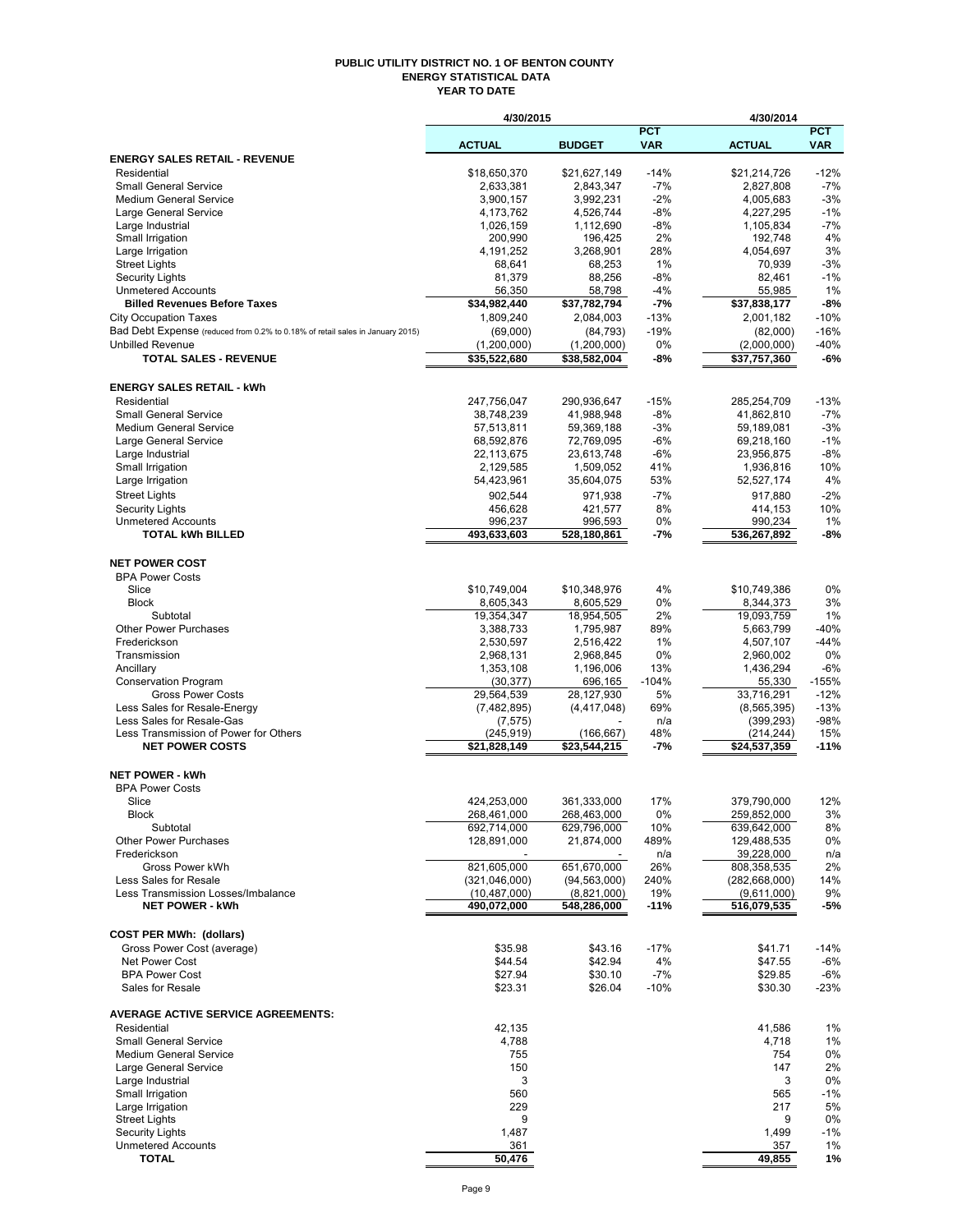#### **PUBLIC UTILITY DISTRICT NO. 1 OF BENTON COUNTY KWH SALES MONTHLY ACTIVITY**

| Residential<br>2011<br>87,928,561<br>66,362,298<br>56,496,440<br>44,658,070<br>38,780,815<br>45,214,732<br>49,562,439<br>53,301,689<br>40,235,412<br>51,381,140<br>79,037,233<br>687,953,339<br>74,994,510<br>2012<br>88,212,383<br>80,652,978<br>57,019,446<br>49,435,721<br>40,022,618<br>41,521,205<br>46,830,893<br>57,987,360<br>50,232,442<br>36,528,055<br>52,822,005<br>66,753,204<br>668,018,310<br>85,933,904<br>697,886,615<br>2013<br>77,488,047<br>56,513,417<br>48,071,841<br>41,520,865<br>42,301,535<br>51,932,912<br>59,463,795<br>53,272,213<br>41,006,176<br>52,879,427<br>87,502,483<br>2014<br>90,995,045<br>86,856,866<br>46,126,349<br>38,751,097<br>43,347,010<br>51,878,664<br>62,101,272<br>49,381,509<br>38,520,801<br>51,127,327<br>76,441,442<br>696,803,831<br>61,276,449<br>2015<br>81,753,251<br>51,195,817<br>43,964,172<br>247,756,047<br>70,842,807<br><b>Small General Service</b><br>118,338,198<br>2011<br>11,059,833<br>10,192,630<br>9,181,231<br>9,382,413<br>9,157,991<br>9,277,162<br>10,078,685<br>10,533,804<br>10,921,485<br>9,047,075<br>8,522,751<br>10,983,138<br>2012<br>11,620,253<br>11,081,244<br>8,731,569<br>8,613,151<br>9,186,607<br>9,378,977<br>11,202,911<br>8,464,869<br>9,293,606<br>9,929,524<br>119,421,055<br>10,247,220<br>11,671,124<br>2013<br>11,394,724<br>10,700,711<br>8,862,866<br>9,833,210<br>10,896,923<br>11,379,590<br>8,965,721<br>9,306,967<br>122,927,720<br>8,958,701<br>9,285,161<br>12,097,199<br>11,245,947<br>2014<br>12,002,884<br>8,838,271<br>8,960,528<br>10,898,332<br>12,390,218<br>9,056,203<br>10,725,578<br>124,284,840<br>11,773,687<br>9,247,968<br>10,069,805<br>11,106,946<br>9,214,420<br>2015<br>11,273,647<br>10,444,066<br>8,399,963<br>8,630,563<br>38,748,239<br><b>Medium General Service</b><br>2011<br>15,884,076<br>14,063,566<br>13,241,633<br>14,443,388<br>14, 171, 832<br>13,508,596<br>14,835,014<br>15,898,300<br>16,378,392<br>13,612,489<br>12,898,272<br>16,527,877<br>175,463,435<br>2012<br>15,995,754<br>14,843,947<br>12,863,785<br>13,464,357<br>13,553,914<br>14,103,136<br>14,973,817<br>16,437,847<br>16,513,370<br>14,079,820<br>14,709,116<br>14,459,816<br>175,998,679<br>2013<br>15,375,716<br>14,629,522<br>12,714,807<br>13,158,263<br>177,249,994<br>13,461,961<br>14,198,240<br>15,233,651<br>16,943,765<br>16,157,388<br>14,583,038<br>14,990,108<br>15,803,535<br>2014<br>16,255,765<br>16,174,267<br>13,320,761<br>13,438,288<br>13,403,247<br>14,808,800<br>15,526,971<br>15,985,439<br>15,533,136<br>14,950,232<br>15,501,055<br>182,043,802<br>17, 145, 841<br>2015<br>15,058,182<br>13,611,242<br>57,513,811<br>15,719,991<br>13,124,396<br><b>Large General Service</b><br>2011<br>16,667,038<br>16,211,666<br>15,328,400<br>17,016,972<br>16,378,040<br>16,603,740<br>17,087,020<br>17,842,100<br>20,127,280<br>18,812,860<br>16,068,160<br>21,525,480<br>209,668,756<br>2012<br>17,262,035<br>19,875,000<br>17,752,480<br>17,246,280<br>15,614,938<br>17,276,652<br>17,948,285<br>17,269,044<br>20,169,040<br>19,266,300<br>20,172,401<br>17,524,790<br>217,377,245<br>2013<br>18,363,206<br>16,370,904<br>16,064,720<br>17,280,008<br>18,704,243<br>20,230,220<br>19,362,880<br>17,683,240<br>219,315,470<br>17,300,043<br>17,480,703<br>20,956,543<br>19,518,760<br>2014<br>18,004,500<br>16,529,440<br>226,679,300<br>18,043,140<br>16,641,080<br>17,175,060<br>18,408,820<br>19,689,940<br>21,264,420<br>21,006,340<br>21,502,220<br>19,841,340<br>18,573,000<br>2015<br>17,888,911<br>17,278,183<br>68,592,876<br>17,212,717<br>16,213,065<br>Large Industrial<br>6,299,710<br>4,802,485<br>6,254,835<br>5,928,790<br>6,292,475<br>5,827,005<br>3,302,090<br>2,967,790<br>6,479,970<br>65,410,810<br>2011<br>4,856,705<br>6,011,530<br>6,387,425<br>2012<br>6,484,220<br>5,701,260<br>6,243,370<br>6,036,840<br>5,596,185<br>5,463,635<br>5,815,140<br>6,333,690<br>4,362,805<br>6,313,930<br>6,307,555<br>5,916,535<br>70,575,165<br>69,802,779<br>2013<br>6,303,530<br>5,690,550<br>5,970,720<br>6,363,470<br>6,331,645<br>6,273,940<br>6,074,935<br>6,052,520<br>3,037,994<br>4,922,960<br>6,405,925<br>6,374,590<br>71,869,485<br>2014<br>6,203,055<br>5,695,020<br>6,141,110<br>5,917,690<br>6,227,320<br>6,005,800<br>6,111,425<br>6,258,875<br>5,080,145<br>6,181,005<br>6,125,825<br>5,922,215<br>2015<br>5,597,495<br>5,394,485<br>5,337,365<br>5,784,330<br>22,113,675<br><b>Small Irrigation</b><br>3,723<br>2,907<br>337,065<br>903,922<br>1,753,860<br>2,125,131<br>2,842,380<br>2,260,605<br>1,098,718<br>113,937<br>6,895<br>14,606,534<br>2011<br>3,157,391<br>2012<br>300,470<br>947,657<br>98<br>2,146,900<br>2,179,098<br>3,052,837<br>3,270,042<br>2,207,181<br>1,058,286<br>2,284<br>$\overline{7}$<br>15,164,868<br>8<br>2013<br>742,890<br>30<br>15,211,283<br>101<br>480,748<br>1,347,003<br>2,288,143<br>2,390,103<br>3,152,789<br>2,941,397<br>1,826,383<br>41,696<br>2014<br>1,370,794<br>17,208,870<br>566,022<br>2,487,573<br>2,926,545<br>3,475,842<br>2,988,591<br>2,248,398<br>1,145,157<br>(52)<br>2015<br>9<br>648,290<br>1,481,286<br>2,129,585<br>Large Irrigation<br>2011<br>431,210<br>4,512,419<br>21,126,273<br>36,909,547<br>72,058,616<br>86,862,127<br>40,855,201<br>14,327,819<br>234,854<br>367,392,758<br>58,069<br>84,616,557<br>5,400,066<br>2012<br>527,285<br>661,067<br>22,601,004<br>63,674,660<br>58,919,819<br>83,415,022<br>75,956,400<br>37,124,484<br>18,674,352<br>1,931,662<br>271,944<br>370,573,448<br>6,815,749<br>2013<br>259,061<br>415,476<br>10,346,643<br>24,726,514<br>62,939,428<br>97,242,342<br>27,504,705<br>18,933,975<br>5,069,220<br>(2, 131, 722)<br>387,408,088<br>75,510,554<br>66,591,892<br>2014<br>247,328<br>266,769<br>11,959,400<br>40,053,677<br>3,179,515<br>258,931<br>455,434,566<br>68,929,139<br>94,789,557<br>102,773,871<br>67,085,339<br>38,117,908<br>27,773,132<br>2015<br>214,532<br>210,554<br>14,636,633<br>39,362,242<br>54,423,961<br><b>Street Lights</b><br>447,617<br>447,617<br>447,905<br>471,089<br>469,991<br>469,991<br>470,063<br>470,675<br>470,680<br>5,532,041<br>2011<br>447,437<br>447,905<br>471,071<br>2012<br>432,872<br>432,872<br>398,337<br>356,249<br>346,935<br>339,628<br>327,569<br>309,982<br>266,257<br>4,136,372<br>339,628<br>300,873<br>285,170<br>2013<br>229,267<br>229,267<br>229,161<br>229,161<br>229,161<br>229,161<br>229,209<br>229,209<br>229,245<br>229,395<br>229,425<br>2,750,822<br>229,161<br>2014<br>229,425<br>229,425<br>229,515<br>229,515<br>225,070<br>224,939<br>225,064<br>225,640<br>225,514<br>225,514<br>225,298<br>225,586<br>2,720,505 |      | January | February | March   | April   | May | June | July | August | September | October | November | December | Total   |
|---------------------------------------------------------------------------------------------------------------------------------------------------------------------------------------------------------------------------------------------------------------------------------------------------------------------------------------------------------------------------------------------------------------------------------------------------------------------------------------------------------------------------------------------------------------------------------------------------------------------------------------------------------------------------------------------------------------------------------------------------------------------------------------------------------------------------------------------------------------------------------------------------------------------------------------------------------------------------------------------------------------------------------------------------------------------------------------------------------------------------------------------------------------------------------------------------------------------------------------------------------------------------------------------------------------------------------------------------------------------------------------------------------------------------------------------------------------------------------------------------------------------------------------------------------------------------------------------------------------------------------------------------------------------------------------------------------------------------------------------------------------------------------------------------------------------------------------------------------------------------------------------------------------------------------------------------------------------------------------------------------------------------------------------------------------------------------------------------------------------------------------------------------------------------------------------------------------------------------------------------------------------------------------------------------------------------------------------------------------------------------------------------------------------------------------------------------------------------------------------------------------------------------------------------------------------------------------------------------------------------------------------------------------------------------------------------------------------------------------------------------------------------------------------------------------------------------------------------------------------------------------------------------------------------------------------------------------------------------------------------------------------------------------------------------------------------------------------------------------------------------------------------------------------------------------------------------------------------------------------------------------------------------------------------------------------------------------------------------------------------------------------------------------------------------------------------------------------------------------------------------------------------------------------------------------------------------------------------------------------------------------------------------------------------------------------------------------------------------------------------------------------------------------------------------------------------------------------------------------------------------------------------------------------------------------------------------------------------------------------------------------------------------------------------------------------------------------------------------------------------------------------------------------------------------------------------------------------------------------------------------------------------------------------------------------------------------------------------------------------------------------------------------------------------------------------------------------------------------------------------------------------------------------------------------------------------------------------------------------------------------------------------------------------------------------------------------------------------------------------------------------------------------------------------------------------------------------------------------------------------------------------------------------------------------------------------------------------------------------------------------------------------------------------------------------------------------------------------------------------------------------------------------------------------------------------------------------------------------------------------------------------------------------------------------------------------------------------------------------------------------------------------------------------------------------------------------------------------------------------------------------------------------------------------------------------------------------------------------------------------------------------------------------------------------------------------------------------------------------------------------------------------------------------------------------------------------------------------------------------------------------------------------------------------------------------------------------------------------------------------------------------------------------------------------------------------------------------------------------------------------------------------------------------------------------------------------------------------------------------------------------------------------------------------------------------------------------------------------------------------------------------------------------------------------------------------------------------------------------------------------------------------------------------------------------------------------------------------------------------------------------------------------|------|---------|----------|---------|---------|-----|------|------|--------|-----------|---------|----------|----------|---------|
|                                                                                                                                                                                                                                                                                                                                                                                                                                                                                                                                                                                                                                                                                                                                                                                                                                                                                                                                                                                                                                                                                                                                                                                                                                                                                                                                                                                                                                                                                                                                                                                                                                                                                                                                                                                                                                                                                                                                                                                                                                                                                                                                                                                                                                                                                                                                                                                                                                                                                                                                                                                                                                                                                                                                                                                                                                                                                                                                                                                                                                                                                                                                                                                                                                                                                                                                                                                                                                                                                                                                                                                                                                                                                                                                                                                                                                                                                                                                                                                                                                                                                                                                                                                                                                                                                                                                                                                                                                                                                                                                                                                                                                                                                                                                                                                                                                                                                                                                                                                                                                                                                                                                                                                                                                                                                                                                                                                                                                                                                                                                                                                                                                                                                                                                                                                                                                                                                                                                                                                                                                                                                                                                                                                                                                                                                                                                                                                                                                                                                                                                                                                                                                                         |      |         |          |         |         |     |      |      |        |           |         |          |          |         |
|                                                                                                                                                                                                                                                                                                                                                                                                                                                                                                                                                                                                                                                                                                                                                                                                                                                                                                                                                                                                                                                                                                                                                                                                                                                                                                                                                                                                                                                                                                                                                                                                                                                                                                                                                                                                                                                                                                                                                                                                                                                                                                                                                                                                                                                                                                                                                                                                                                                                                                                                                                                                                                                                                                                                                                                                                                                                                                                                                                                                                                                                                                                                                                                                                                                                                                                                                                                                                                                                                                                                                                                                                                                                                                                                                                                                                                                                                                                                                                                                                                                                                                                                                                                                                                                                                                                                                                                                                                                                                                                                                                                                                                                                                                                                                                                                                                                                                                                                                                                                                                                                                                                                                                                                                                                                                                                                                                                                                                                                                                                                                                                                                                                                                                                                                                                                                                                                                                                                                                                                                                                                                                                                                                                                                                                                                                                                                                                                                                                                                                                                                                                                                                                         |      |         |          |         |         |     |      |      |        |           |         |          |          |         |
|                                                                                                                                                                                                                                                                                                                                                                                                                                                                                                                                                                                                                                                                                                                                                                                                                                                                                                                                                                                                                                                                                                                                                                                                                                                                                                                                                                                                                                                                                                                                                                                                                                                                                                                                                                                                                                                                                                                                                                                                                                                                                                                                                                                                                                                                                                                                                                                                                                                                                                                                                                                                                                                                                                                                                                                                                                                                                                                                                                                                                                                                                                                                                                                                                                                                                                                                                                                                                                                                                                                                                                                                                                                                                                                                                                                                                                                                                                                                                                                                                                                                                                                                                                                                                                                                                                                                                                                                                                                                                                                                                                                                                                                                                                                                                                                                                                                                                                                                                                                                                                                                                                                                                                                                                                                                                                                                                                                                                                                                                                                                                                                                                                                                                                                                                                                                                                                                                                                                                                                                                                                                                                                                                                                                                                                                                                                                                                                                                                                                                                                                                                                                                                                         |      |         |          |         |         |     |      |      |        |           |         |          |          |         |
|                                                                                                                                                                                                                                                                                                                                                                                                                                                                                                                                                                                                                                                                                                                                                                                                                                                                                                                                                                                                                                                                                                                                                                                                                                                                                                                                                                                                                                                                                                                                                                                                                                                                                                                                                                                                                                                                                                                                                                                                                                                                                                                                                                                                                                                                                                                                                                                                                                                                                                                                                                                                                                                                                                                                                                                                                                                                                                                                                                                                                                                                                                                                                                                                                                                                                                                                                                                                                                                                                                                                                                                                                                                                                                                                                                                                                                                                                                                                                                                                                                                                                                                                                                                                                                                                                                                                                                                                                                                                                                                                                                                                                                                                                                                                                                                                                                                                                                                                                                                                                                                                                                                                                                                                                                                                                                                                                                                                                                                                                                                                                                                                                                                                                                                                                                                                                                                                                                                                                                                                                                                                                                                                                                                                                                                                                                                                                                                                                                                                                                                                                                                                                                                         |      |         |          |         |         |     |      |      |        |           |         |          |          |         |
|                                                                                                                                                                                                                                                                                                                                                                                                                                                                                                                                                                                                                                                                                                                                                                                                                                                                                                                                                                                                                                                                                                                                                                                                                                                                                                                                                                                                                                                                                                                                                                                                                                                                                                                                                                                                                                                                                                                                                                                                                                                                                                                                                                                                                                                                                                                                                                                                                                                                                                                                                                                                                                                                                                                                                                                                                                                                                                                                                                                                                                                                                                                                                                                                                                                                                                                                                                                                                                                                                                                                                                                                                                                                                                                                                                                                                                                                                                                                                                                                                                                                                                                                                                                                                                                                                                                                                                                                                                                                                                                                                                                                                                                                                                                                                                                                                                                                                                                                                                                                                                                                                                                                                                                                                                                                                                                                                                                                                                                                                                                                                                                                                                                                                                                                                                                                                                                                                                                                                                                                                                                                                                                                                                                                                                                                                                                                                                                                                                                                                                                                                                                                                                                         |      |         |          |         |         |     |      |      |        |           |         |          |          |         |
|                                                                                                                                                                                                                                                                                                                                                                                                                                                                                                                                                                                                                                                                                                                                                                                                                                                                                                                                                                                                                                                                                                                                                                                                                                                                                                                                                                                                                                                                                                                                                                                                                                                                                                                                                                                                                                                                                                                                                                                                                                                                                                                                                                                                                                                                                                                                                                                                                                                                                                                                                                                                                                                                                                                                                                                                                                                                                                                                                                                                                                                                                                                                                                                                                                                                                                                                                                                                                                                                                                                                                                                                                                                                                                                                                                                                                                                                                                                                                                                                                                                                                                                                                                                                                                                                                                                                                                                                                                                                                                                                                                                                                                                                                                                                                                                                                                                                                                                                                                                                                                                                                                                                                                                                                                                                                                                                                                                                                                                                                                                                                                                                                                                                                                                                                                                                                                                                                                                                                                                                                                                                                                                                                                                                                                                                                                                                                                                                                                                                                                                                                                                                                                                         |      |         |          |         |         |     |      |      |        |           |         |          |          |         |
|                                                                                                                                                                                                                                                                                                                                                                                                                                                                                                                                                                                                                                                                                                                                                                                                                                                                                                                                                                                                                                                                                                                                                                                                                                                                                                                                                                                                                                                                                                                                                                                                                                                                                                                                                                                                                                                                                                                                                                                                                                                                                                                                                                                                                                                                                                                                                                                                                                                                                                                                                                                                                                                                                                                                                                                                                                                                                                                                                                                                                                                                                                                                                                                                                                                                                                                                                                                                                                                                                                                                                                                                                                                                                                                                                                                                                                                                                                                                                                                                                                                                                                                                                                                                                                                                                                                                                                                                                                                                                                                                                                                                                                                                                                                                                                                                                                                                                                                                                                                                                                                                                                                                                                                                                                                                                                                                                                                                                                                                                                                                                                                                                                                                                                                                                                                                                                                                                                                                                                                                                                                                                                                                                                                                                                                                                                                                                                                                                                                                                                                                                                                                                                                         |      |         |          |         |         |     |      |      |        |           |         |          |          |         |
|                                                                                                                                                                                                                                                                                                                                                                                                                                                                                                                                                                                                                                                                                                                                                                                                                                                                                                                                                                                                                                                                                                                                                                                                                                                                                                                                                                                                                                                                                                                                                                                                                                                                                                                                                                                                                                                                                                                                                                                                                                                                                                                                                                                                                                                                                                                                                                                                                                                                                                                                                                                                                                                                                                                                                                                                                                                                                                                                                                                                                                                                                                                                                                                                                                                                                                                                                                                                                                                                                                                                                                                                                                                                                                                                                                                                                                                                                                                                                                                                                                                                                                                                                                                                                                                                                                                                                                                                                                                                                                                                                                                                                                                                                                                                                                                                                                                                                                                                                                                                                                                                                                                                                                                                                                                                                                                                                                                                                                                                                                                                                                                                                                                                                                                                                                                                                                                                                                                                                                                                                                                                                                                                                                                                                                                                                                                                                                                                                                                                                                                                                                                                                                                         |      |         |          |         |         |     |      |      |        |           |         |          |          |         |
|                                                                                                                                                                                                                                                                                                                                                                                                                                                                                                                                                                                                                                                                                                                                                                                                                                                                                                                                                                                                                                                                                                                                                                                                                                                                                                                                                                                                                                                                                                                                                                                                                                                                                                                                                                                                                                                                                                                                                                                                                                                                                                                                                                                                                                                                                                                                                                                                                                                                                                                                                                                                                                                                                                                                                                                                                                                                                                                                                                                                                                                                                                                                                                                                                                                                                                                                                                                                                                                                                                                                                                                                                                                                                                                                                                                                                                                                                                                                                                                                                                                                                                                                                                                                                                                                                                                                                                                                                                                                                                                                                                                                                                                                                                                                                                                                                                                                                                                                                                                                                                                                                                                                                                                                                                                                                                                                                                                                                                                                                                                                                                                                                                                                                                                                                                                                                                                                                                                                                                                                                                                                                                                                                                                                                                                                                                                                                                                                                                                                                                                                                                                                                                                         |      |         |          |         |         |     |      |      |        |           |         |          |          |         |
|                                                                                                                                                                                                                                                                                                                                                                                                                                                                                                                                                                                                                                                                                                                                                                                                                                                                                                                                                                                                                                                                                                                                                                                                                                                                                                                                                                                                                                                                                                                                                                                                                                                                                                                                                                                                                                                                                                                                                                                                                                                                                                                                                                                                                                                                                                                                                                                                                                                                                                                                                                                                                                                                                                                                                                                                                                                                                                                                                                                                                                                                                                                                                                                                                                                                                                                                                                                                                                                                                                                                                                                                                                                                                                                                                                                                                                                                                                                                                                                                                                                                                                                                                                                                                                                                                                                                                                                                                                                                                                                                                                                                                                                                                                                                                                                                                                                                                                                                                                                                                                                                                                                                                                                                                                                                                                                                                                                                                                                                                                                                                                                                                                                                                                                                                                                                                                                                                                                                                                                                                                                                                                                                                                                                                                                                                                                                                                                                                                                                                                                                                                                                                                                         |      |         |          |         |         |     |      |      |        |           |         |          |          |         |
|                                                                                                                                                                                                                                                                                                                                                                                                                                                                                                                                                                                                                                                                                                                                                                                                                                                                                                                                                                                                                                                                                                                                                                                                                                                                                                                                                                                                                                                                                                                                                                                                                                                                                                                                                                                                                                                                                                                                                                                                                                                                                                                                                                                                                                                                                                                                                                                                                                                                                                                                                                                                                                                                                                                                                                                                                                                                                                                                                                                                                                                                                                                                                                                                                                                                                                                                                                                                                                                                                                                                                                                                                                                                                                                                                                                                                                                                                                                                                                                                                                                                                                                                                                                                                                                                                                                                                                                                                                                                                                                                                                                                                                                                                                                                                                                                                                                                                                                                                                                                                                                                                                                                                                                                                                                                                                                                                                                                                                                                                                                                                                                                                                                                                                                                                                                                                                                                                                                                                                                                                                                                                                                                                                                                                                                                                                                                                                                                                                                                                                                                                                                                                                                         |      |         |          |         |         |     |      |      |        |           |         |          |          |         |
|                                                                                                                                                                                                                                                                                                                                                                                                                                                                                                                                                                                                                                                                                                                                                                                                                                                                                                                                                                                                                                                                                                                                                                                                                                                                                                                                                                                                                                                                                                                                                                                                                                                                                                                                                                                                                                                                                                                                                                                                                                                                                                                                                                                                                                                                                                                                                                                                                                                                                                                                                                                                                                                                                                                                                                                                                                                                                                                                                                                                                                                                                                                                                                                                                                                                                                                                                                                                                                                                                                                                                                                                                                                                                                                                                                                                                                                                                                                                                                                                                                                                                                                                                                                                                                                                                                                                                                                                                                                                                                                                                                                                                                                                                                                                                                                                                                                                                                                                                                                                                                                                                                                                                                                                                                                                                                                                                                                                                                                                                                                                                                                                                                                                                                                                                                                                                                                                                                                                                                                                                                                                                                                                                                                                                                                                                                                                                                                                                                                                                                                                                                                                                                                         |      |         |          |         |         |     |      |      |        |           |         |          |          |         |
|                                                                                                                                                                                                                                                                                                                                                                                                                                                                                                                                                                                                                                                                                                                                                                                                                                                                                                                                                                                                                                                                                                                                                                                                                                                                                                                                                                                                                                                                                                                                                                                                                                                                                                                                                                                                                                                                                                                                                                                                                                                                                                                                                                                                                                                                                                                                                                                                                                                                                                                                                                                                                                                                                                                                                                                                                                                                                                                                                                                                                                                                                                                                                                                                                                                                                                                                                                                                                                                                                                                                                                                                                                                                                                                                                                                                                                                                                                                                                                                                                                                                                                                                                                                                                                                                                                                                                                                                                                                                                                                                                                                                                                                                                                                                                                                                                                                                                                                                                                                                                                                                                                                                                                                                                                                                                                                                                                                                                                                                                                                                                                                                                                                                                                                                                                                                                                                                                                                                                                                                                                                                                                                                                                                                                                                                                                                                                                                                                                                                                                                                                                                                                                                         |      |         |          |         |         |     |      |      |        |           |         |          |          |         |
|                                                                                                                                                                                                                                                                                                                                                                                                                                                                                                                                                                                                                                                                                                                                                                                                                                                                                                                                                                                                                                                                                                                                                                                                                                                                                                                                                                                                                                                                                                                                                                                                                                                                                                                                                                                                                                                                                                                                                                                                                                                                                                                                                                                                                                                                                                                                                                                                                                                                                                                                                                                                                                                                                                                                                                                                                                                                                                                                                                                                                                                                                                                                                                                                                                                                                                                                                                                                                                                                                                                                                                                                                                                                                                                                                                                                                                                                                                                                                                                                                                                                                                                                                                                                                                                                                                                                                                                                                                                                                                                                                                                                                                                                                                                                                                                                                                                                                                                                                                                                                                                                                                                                                                                                                                                                                                                                                                                                                                                                                                                                                                                                                                                                                                                                                                                                                                                                                                                                                                                                                                                                                                                                                                                                                                                                                                                                                                                                                                                                                                                                                                                                                                                         |      |         |          |         |         |     |      |      |        |           |         |          |          |         |
|                                                                                                                                                                                                                                                                                                                                                                                                                                                                                                                                                                                                                                                                                                                                                                                                                                                                                                                                                                                                                                                                                                                                                                                                                                                                                                                                                                                                                                                                                                                                                                                                                                                                                                                                                                                                                                                                                                                                                                                                                                                                                                                                                                                                                                                                                                                                                                                                                                                                                                                                                                                                                                                                                                                                                                                                                                                                                                                                                                                                                                                                                                                                                                                                                                                                                                                                                                                                                                                                                                                                                                                                                                                                                                                                                                                                                                                                                                                                                                                                                                                                                                                                                                                                                                                                                                                                                                                                                                                                                                                                                                                                                                                                                                                                                                                                                                                                                                                                                                                                                                                                                                                                                                                                                                                                                                                                                                                                                                                                                                                                                                                                                                                                                                                                                                                                                                                                                                                                                                                                                                                                                                                                                                                                                                                                                                                                                                                                                                                                                                                                                                                                                                                         |      |         |          |         |         |     |      |      |        |           |         |          |          |         |
|                                                                                                                                                                                                                                                                                                                                                                                                                                                                                                                                                                                                                                                                                                                                                                                                                                                                                                                                                                                                                                                                                                                                                                                                                                                                                                                                                                                                                                                                                                                                                                                                                                                                                                                                                                                                                                                                                                                                                                                                                                                                                                                                                                                                                                                                                                                                                                                                                                                                                                                                                                                                                                                                                                                                                                                                                                                                                                                                                                                                                                                                                                                                                                                                                                                                                                                                                                                                                                                                                                                                                                                                                                                                                                                                                                                                                                                                                                                                                                                                                                                                                                                                                                                                                                                                                                                                                                                                                                                                                                                                                                                                                                                                                                                                                                                                                                                                                                                                                                                                                                                                                                                                                                                                                                                                                                                                                                                                                                                                                                                                                                                                                                                                                                                                                                                                                                                                                                                                                                                                                                                                                                                                                                                                                                                                                                                                                                                                                                                                                                                                                                                                                                                         |      |         |          |         |         |     |      |      |        |           |         |          |          |         |
|                                                                                                                                                                                                                                                                                                                                                                                                                                                                                                                                                                                                                                                                                                                                                                                                                                                                                                                                                                                                                                                                                                                                                                                                                                                                                                                                                                                                                                                                                                                                                                                                                                                                                                                                                                                                                                                                                                                                                                                                                                                                                                                                                                                                                                                                                                                                                                                                                                                                                                                                                                                                                                                                                                                                                                                                                                                                                                                                                                                                                                                                                                                                                                                                                                                                                                                                                                                                                                                                                                                                                                                                                                                                                                                                                                                                                                                                                                                                                                                                                                                                                                                                                                                                                                                                                                                                                                                                                                                                                                                                                                                                                                                                                                                                                                                                                                                                                                                                                                                                                                                                                                                                                                                                                                                                                                                                                                                                                                                                                                                                                                                                                                                                                                                                                                                                                                                                                                                                                                                                                                                                                                                                                                                                                                                                                                                                                                                                                                                                                                                                                                                                                                                         |      |         |          |         |         |     |      |      |        |           |         |          |          |         |
|                                                                                                                                                                                                                                                                                                                                                                                                                                                                                                                                                                                                                                                                                                                                                                                                                                                                                                                                                                                                                                                                                                                                                                                                                                                                                                                                                                                                                                                                                                                                                                                                                                                                                                                                                                                                                                                                                                                                                                                                                                                                                                                                                                                                                                                                                                                                                                                                                                                                                                                                                                                                                                                                                                                                                                                                                                                                                                                                                                                                                                                                                                                                                                                                                                                                                                                                                                                                                                                                                                                                                                                                                                                                                                                                                                                                                                                                                                                                                                                                                                                                                                                                                                                                                                                                                                                                                                                                                                                                                                                                                                                                                                                                                                                                                                                                                                                                                                                                                                                                                                                                                                                                                                                                                                                                                                                                                                                                                                                                                                                                                                                                                                                                                                                                                                                                                                                                                                                                                                                                                                                                                                                                                                                                                                                                                                                                                                                                                                                                                                                                                                                                                                                         |      |         |          |         |         |     |      |      |        |           |         |          |          |         |
|                                                                                                                                                                                                                                                                                                                                                                                                                                                                                                                                                                                                                                                                                                                                                                                                                                                                                                                                                                                                                                                                                                                                                                                                                                                                                                                                                                                                                                                                                                                                                                                                                                                                                                                                                                                                                                                                                                                                                                                                                                                                                                                                                                                                                                                                                                                                                                                                                                                                                                                                                                                                                                                                                                                                                                                                                                                                                                                                                                                                                                                                                                                                                                                                                                                                                                                                                                                                                                                                                                                                                                                                                                                                                                                                                                                                                                                                                                                                                                                                                                                                                                                                                                                                                                                                                                                                                                                                                                                                                                                                                                                                                                                                                                                                                                                                                                                                                                                                                                                                                                                                                                                                                                                                                                                                                                                                                                                                                                                                                                                                                                                                                                                                                                                                                                                                                                                                                                                                                                                                                                                                                                                                                                                                                                                                                                                                                                                                                                                                                                                                                                                                                                                         |      |         |          |         |         |     |      |      |        |           |         |          |          |         |
|                                                                                                                                                                                                                                                                                                                                                                                                                                                                                                                                                                                                                                                                                                                                                                                                                                                                                                                                                                                                                                                                                                                                                                                                                                                                                                                                                                                                                                                                                                                                                                                                                                                                                                                                                                                                                                                                                                                                                                                                                                                                                                                                                                                                                                                                                                                                                                                                                                                                                                                                                                                                                                                                                                                                                                                                                                                                                                                                                                                                                                                                                                                                                                                                                                                                                                                                                                                                                                                                                                                                                                                                                                                                                                                                                                                                                                                                                                                                                                                                                                                                                                                                                                                                                                                                                                                                                                                                                                                                                                                                                                                                                                                                                                                                                                                                                                                                                                                                                                                                                                                                                                                                                                                                                                                                                                                                                                                                                                                                                                                                                                                                                                                                                                                                                                                                                                                                                                                                                                                                                                                                                                                                                                                                                                                                                                                                                                                                                                                                                                                                                                                                                                                         |      |         |          |         |         |     |      |      |        |           |         |          |          |         |
|                                                                                                                                                                                                                                                                                                                                                                                                                                                                                                                                                                                                                                                                                                                                                                                                                                                                                                                                                                                                                                                                                                                                                                                                                                                                                                                                                                                                                                                                                                                                                                                                                                                                                                                                                                                                                                                                                                                                                                                                                                                                                                                                                                                                                                                                                                                                                                                                                                                                                                                                                                                                                                                                                                                                                                                                                                                                                                                                                                                                                                                                                                                                                                                                                                                                                                                                                                                                                                                                                                                                                                                                                                                                                                                                                                                                                                                                                                                                                                                                                                                                                                                                                                                                                                                                                                                                                                                                                                                                                                                                                                                                                                                                                                                                                                                                                                                                                                                                                                                                                                                                                                                                                                                                                                                                                                                                                                                                                                                                                                                                                                                                                                                                                                                                                                                                                                                                                                                                                                                                                                                                                                                                                                                                                                                                                                                                                                                                                                                                                                                                                                                                                                                         |      |         |          |         |         |     |      |      |        |           |         |          |          |         |
|                                                                                                                                                                                                                                                                                                                                                                                                                                                                                                                                                                                                                                                                                                                                                                                                                                                                                                                                                                                                                                                                                                                                                                                                                                                                                                                                                                                                                                                                                                                                                                                                                                                                                                                                                                                                                                                                                                                                                                                                                                                                                                                                                                                                                                                                                                                                                                                                                                                                                                                                                                                                                                                                                                                                                                                                                                                                                                                                                                                                                                                                                                                                                                                                                                                                                                                                                                                                                                                                                                                                                                                                                                                                                                                                                                                                                                                                                                                                                                                                                                                                                                                                                                                                                                                                                                                                                                                                                                                                                                                                                                                                                                                                                                                                                                                                                                                                                                                                                                                                                                                                                                                                                                                                                                                                                                                                                                                                                                                                                                                                                                                                                                                                                                                                                                                                                                                                                                                                                                                                                                                                                                                                                                                                                                                                                                                                                                                                                                                                                                                                                                                                                                                         |      |         |          |         |         |     |      |      |        |           |         |          |          |         |
|                                                                                                                                                                                                                                                                                                                                                                                                                                                                                                                                                                                                                                                                                                                                                                                                                                                                                                                                                                                                                                                                                                                                                                                                                                                                                                                                                                                                                                                                                                                                                                                                                                                                                                                                                                                                                                                                                                                                                                                                                                                                                                                                                                                                                                                                                                                                                                                                                                                                                                                                                                                                                                                                                                                                                                                                                                                                                                                                                                                                                                                                                                                                                                                                                                                                                                                                                                                                                                                                                                                                                                                                                                                                                                                                                                                                                                                                                                                                                                                                                                                                                                                                                                                                                                                                                                                                                                                                                                                                                                                                                                                                                                                                                                                                                                                                                                                                                                                                                                                                                                                                                                                                                                                                                                                                                                                                                                                                                                                                                                                                                                                                                                                                                                                                                                                                                                                                                                                                                                                                                                                                                                                                                                                                                                                                                                                                                                                                                                                                                                                                                                                                                                                         |      |         |          |         |         |     |      |      |        |           |         |          |          |         |
|                                                                                                                                                                                                                                                                                                                                                                                                                                                                                                                                                                                                                                                                                                                                                                                                                                                                                                                                                                                                                                                                                                                                                                                                                                                                                                                                                                                                                                                                                                                                                                                                                                                                                                                                                                                                                                                                                                                                                                                                                                                                                                                                                                                                                                                                                                                                                                                                                                                                                                                                                                                                                                                                                                                                                                                                                                                                                                                                                                                                                                                                                                                                                                                                                                                                                                                                                                                                                                                                                                                                                                                                                                                                                                                                                                                                                                                                                                                                                                                                                                                                                                                                                                                                                                                                                                                                                                                                                                                                                                                                                                                                                                                                                                                                                                                                                                                                                                                                                                                                                                                                                                                                                                                                                                                                                                                                                                                                                                                                                                                                                                                                                                                                                                                                                                                                                                                                                                                                                                                                                                                                                                                                                                                                                                                                                                                                                                                                                                                                                                                                                                                                                                                         |      |         |          |         |         |     |      |      |        |           |         |          |          |         |
|                                                                                                                                                                                                                                                                                                                                                                                                                                                                                                                                                                                                                                                                                                                                                                                                                                                                                                                                                                                                                                                                                                                                                                                                                                                                                                                                                                                                                                                                                                                                                                                                                                                                                                                                                                                                                                                                                                                                                                                                                                                                                                                                                                                                                                                                                                                                                                                                                                                                                                                                                                                                                                                                                                                                                                                                                                                                                                                                                                                                                                                                                                                                                                                                                                                                                                                                                                                                                                                                                                                                                                                                                                                                                                                                                                                                                                                                                                                                                                                                                                                                                                                                                                                                                                                                                                                                                                                                                                                                                                                                                                                                                                                                                                                                                                                                                                                                                                                                                                                                                                                                                                                                                                                                                                                                                                                                                                                                                                                                                                                                                                                                                                                                                                                                                                                                                                                                                                                                                                                                                                                                                                                                                                                                                                                                                                                                                                                                                                                                                                                                                                                                                                                         |      |         |          |         |         |     |      |      |        |           |         |          |          |         |
|                                                                                                                                                                                                                                                                                                                                                                                                                                                                                                                                                                                                                                                                                                                                                                                                                                                                                                                                                                                                                                                                                                                                                                                                                                                                                                                                                                                                                                                                                                                                                                                                                                                                                                                                                                                                                                                                                                                                                                                                                                                                                                                                                                                                                                                                                                                                                                                                                                                                                                                                                                                                                                                                                                                                                                                                                                                                                                                                                                                                                                                                                                                                                                                                                                                                                                                                                                                                                                                                                                                                                                                                                                                                                                                                                                                                                                                                                                                                                                                                                                                                                                                                                                                                                                                                                                                                                                                                                                                                                                                                                                                                                                                                                                                                                                                                                                                                                                                                                                                                                                                                                                                                                                                                                                                                                                                                                                                                                                                                                                                                                                                                                                                                                                                                                                                                                                                                                                                                                                                                                                                                                                                                                                                                                                                                                                                                                                                                                                                                                                                                                                                                                                                         |      |         |          |         |         |     |      |      |        |           |         |          |          |         |
|                                                                                                                                                                                                                                                                                                                                                                                                                                                                                                                                                                                                                                                                                                                                                                                                                                                                                                                                                                                                                                                                                                                                                                                                                                                                                                                                                                                                                                                                                                                                                                                                                                                                                                                                                                                                                                                                                                                                                                                                                                                                                                                                                                                                                                                                                                                                                                                                                                                                                                                                                                                                                                                                                                                                                                                                                                                                                                                                                                                                                                                                                                                                                                                                                                                                                                                                                                                                                                                                                                                                                                                                                                                                                                                                                                                                                                                                                                                                                                                                                                                                                                                                                                                                                                                                                                                                                                                                                                                                                                                                                                                                                                                                                                                                                                                                                                                                                                                                                                                                                                                                                                                                                                                                                                                                                                                                                                                                                                                                                                                                                                                                                                                                                                                                                                                                                                                                                                                                                                                                                                                                                                                                                                                                                                                                                                                                                                                                                                                                                                                                                                                                                                                         |      |         |          |         |         |     |      |      |        |           |         |          |          |         |
|                                                                                                                                                                                                                                                                                                                                                                                                                                                                                                                                                                                                                                                                                                                                                                                                                                                                                                                                                                                                                                                                                                                                                                                                                                                                                                                                                                                                                                                                                                                                                                                                                                                                                                                                                                                                                                                                                                                                                                                                                                                                                                                                                                                                                                                                                                                                                                                                                                                                                                                                                                                                                                                                                                                                                                                                                                                                                                                                                                                                                                                                                                                                                                                                                                                                                                                                                                                                                                                                                                                                                                                                                                                                                                                                                                                                                                                                                                                                                                                                                                                                                                                                                                                                                                                                                                                                                                                                                                                                                                                                                                                                                                                                                                                                                                                                                                                                                                                                                                                                                                                                                                                                                                                                                                                                                                                                                                                                                                                                                                                                                                                                                                                                                                                                                                                                                                                                                                                                                                                                                                                                                                                                                                                                                                                                                                                                                                                                                                                                                                                                                                                                                                                         |      |         |          |         |         |     |      |      |        |           |         |          |          |         |
|                                                                                                                                                                                                                                                                                                                                                                                                                                                                                                                                                                                                                                                                                                                                                                                                                                                                                                                                                                                                                                                                                                                                                                                                                                                                                                                                                                                                                                                                                                                                                                                                                                                                                                                                                                                                                                                                                                                                                                                                                                                                                                                                                                                                                                                                                                                                                                                                                                                                                                                                                                                                                                                                                                                                                                                                                                                                                                                                                                                                                                                                                                                                                                                                                                                                                                                                                                                                                                                                                                                                                                                                                                                                                                                                                                                                                                                                                                                                                                                                                                                                                                                                                                                                                                                                                                                                                                                                                                                                                                                                                                                                                                                                                                                                                                                                                                                                                                                                                                                                                                                                                                                                                                                                                                                                                                                                                                                                                                                                                                                                                                                                                                                                                                                                                                                                                                                                                                                                                                                                                                                                                                                                                                                                                                                                                                                                                                                                                                                                                                                                                                                                                                                         |      |         |          |         |         |     |      |      |        |           |         |          |          |         |
|                                                                                                                                                                                                                                                                                                                                                                                                                                                                                                                                                                                                                                                                                                                                                                                                                                                                                                                                                                                                                                                                                                                                                                                                                                                                                                                                                                                                                                                                                                                                                                                                                                                                                                                                                                                                                                                                                                                                                                                                                                                                                                                                                                                                                                                                                                                                                                                                                                                                                                                                                                                                                                                                                                                                                                                                                                                                                                                                                                                                                                                                                                                                                                                                                                                                                                                                                                                                                                                                                                                                                                                                                                                                                                                                                                                                                                                                                                                                                                                                                                                                                                                                                                                                                                                                                                                                                                                                                                                                                                                                                                                                                                                                                                                                                                                                                                                                                                                                                                                                                                                                                                                                                                                                                                                                                                                                                                                                                                                                                                                                                                                                                                                                                                                                                                                                                                                                                                                                                                                                                                                                                                                                                                                                                                                                                                                                                                                                                                                                                                                                                                                                                                                         |      |         |          |         |         |     |      |      |        |           |         |          |          |         |
|                                                                                                                                                                                                                                                                                                                                                                                                                                                                                                                                                                                                                                                                                                                                                                                                                                                                                                                                                                                                                                                                                                                                                                                                                                                                                                                                                                                                                                                                                                                                                                                                                                                                                                                                                                                                                                                                                                                                                                                                                                                                                                                                                                                                                                                                                                                                                                                                                                                                                                                                                                                                                                                                                                                                                                                                                                                                                                                                                                                                                                                                                                                                                                                                                                                                                                                                                                                                                                                                                                                                                                                                                                                                                                                                                                                                                                                                                                                                                                                                                                                                                                                                                                                                                                                                                                                                                                                                                                                                                                                                                                                                                                                                                                                                                                                                                                                                                                                                                                                                                                                                                                                                                                                                                                                                                                                                                                                                                                                                                                                                                                                                                                                                                                                                                                                                                                                                                                                                                                                                                                                                                                                                                                                                                                                                                                                                                                                                                                                                                                                                                                                                                                                         |      |         |          |         |         |     |      |      |        |           |         |          |          |         |
|                                                                                                                                                                                                                                                                                                                                                                                                                                                                                                                                                                                                                                                                                                                                                                                                                                                                                                                                                                                                                                                                                                                                                                                                                                                                                                                                                                                                                                                                                                                                                                                                                                                                                                                                                                                                                                                                                                                                                                                                                                                                                                                                                                                                                                                                                                                                                                                                                                                                                                                                                                                                                                                                                                                                                                                                                                                                                                                                                                                                                                                                                                                                                                                                                                                                                                                                                                                                                                                                                                                                                                                                                                                                                                                                                                                                                                                                                                                                                                                                                                                                                                                                                                                                                                                                                                                                                                                                                                                                                                                                                                                                                                                                                                                                                                                                                                                                                                                                                                                                                                                                                                                                                                                                                                                                                                                                                                                                                                                                                                                                                                                                                                                                                                                                                                                                                                                                                                                                                                                                                                                                                                                                                                                                                                                                                                                                                                                                                                                                                                                                                                                                                                                         |      |         |          |         |         |     |      |      |        |           |         |          |          |         |
|                                                                                                                                                                                                                                                                                                                                                                                                                                                                                                                                                                                                                                                                                                                                                                                                                                                                                                                                                                                                                                                                                                                                                                                                                                                                                                                                                                                                                                                                                                                                                                                                                                                                                                                                                                                                                                                                                                                                                                                                                                                                                                                                                                                                                                                                                                                                                                                                                                                                                                                                                                                                                                                                                                                                                                                                                                                                                                                                                                                                                                                                                                                                                                                                                                                                                                                                                                                                                                                                                                                                                                                                                                                                                                                                                                                                                                                                                                                                                                                                                                                                                                                                                                                                                                                                                                                                                                                                                                                                                                                                                                                                                                                                                                                                                                                                                                                                                                                                                                                                                                                                                                                                                                                                                                                                                                                                                                                                                                                                                                                                                                                                                                                                                                                                                                                                                                                                                                                                                                                                                                                                                                                                                                                                                                                                                                                                                                                                                                                                                                                                                                                                                                                         |      |         |          |         |         |     |      |      |        |           |         |          |          |         |
|                                                                                                                                                                                                                                                                                                                                                                                                                                                                                                                                                                                                                                                                                                                                                                                                                                                                                                                                                                                                                                                                                                                                                                                                                                                                                                                                                                                                                                                                                                                                                                                                                                                                                                                                                                                                                                                                                                                                                                                                                                                                                                                                                                                                                                                                                                                                                                                                                                                                                                                                                                                                                                                                                                                                                                                                                                                                                                                                                                                                                                                                                                                                                                                                                                                                                                                                                                                                                                                                                                                                                                                                                                                                                                                                                                                                                                                                                                                                                                                                                                                                                                                                                                                                                                                                                                                                                                                                                                                                                                                                                                                                                                                                                                                                                                                                                                                                                                                                                                                                                                                                                                                                                                                                                                                                                                                                                                                                                                                                                                                                                                                                                                                                                                                                                                                                                                                                                                                                                                                                                                                                                                                                                                                                                                                                                                                                                                                                                                                                                                                                                                                                                                                         |      |         |          |         |         |     |      |      |        |           |         |          |          |         |
|                                                                                                                                                                                                                                                                                                                                                                                                                                                                                                                                                                                                                                                                                                                                                                                                                                                                                                                                                                                                                                                                                                                                                                                                                                                                                                                                                                                                                                                                                                                                                                                                                                                                                                                                                                                                                                                                                                                                                                                                                                                                                                                                                                                                                                                                                                                                                                                                                                                                                                                                                                                                                                                                                                                                                                                                                                                                                                                                                                                                                                                                                                                                                                                                                                                                                                                                                                                                                                                                                                                                                                                                                                                                                                                                                                                                                                                                                                                                                                                                                                                                                                                                                                                                                                                                                                                                                                                                                                                                                                                                                                                                                                                                                                                                                                                                                                                                                                                                                                                                                                                                                                                                                                                                                                                                                                                                                                                                                                                                                                                                                                                                                                                                                                                                                                                                                                                                                                                                                                                                                                                                                                                                                                                                                                                                                                                                                                                                                                                                                                                                                                                                                                                         |      |         |          |         |         |     |      |      |        |           |         |          |          |         |
|                                                                                                                                                                                                                                                                                                                                                                                                                                                                                                                                                                                                                                                                                                                                                                                                                                                                                                                                                                                                                                                                                                                                                                                                                                                                                                                                                                                                                                                                                                                                                                                                                                                                                                                                                                                                                                                                                                                                                                                                                                                                                                                                                                                                                                                                                                                                                                                                                                                                                                                                                                                                                                                                                                                                                                                                                                                                                                                                                                                                                                                                                                                                                                                                                                                                                                                                                                                                                                                                                                                                                                                                                                                                                                                                                                                                                                                                                                                                                                                                                                                                                                                                                                                                                                                                                                                                                                                                                                                                                                                                                                                                                                                                                                                                                                                                                                                                                                                                                                                                                                                                                                                                                                                                                                                                                                                                                                                                                                                                                                                                                                                                                                                                                                                                                                                                                                                                                                                                                                                                                                                                                                                                                                                                                                                                                                                                                                                                                                                                                                                                                                                                                                                         |      |         |          |         |         |     |      |      |        |           |         |          |          |         |
|                                                                                                                                                                                                                                                                                                                                                                                                                                                                                                                                                                                                                                                                                                                                                                                                                                                                                                                                                                                                                                                                                                                                                                                                                                                                                                                                                                                                                                                                                                                                                                                                                                                                                                                                                                                                                                                                                                                                                                                                                                                                                                                                                                                                                                                                                                                                                                                                                                                                                                                                                                                                                                                                                                                                                                                                                                                                                                                                                                                                                                                                                                                                                                                                                                                                                                                                                                                                                                                                                                                                                                                                                                                                                                                                                                                                                                                                                                                                                                                                                                                                                                                                                                                                                                                                                                                                                                                                                                                                                                                                                                                                                                                                                                                                                                                                                                                                                                                                                                                                                                                                                                                                                                                                                                                                                                                                                                                                                                                                                                                                                                                                                                                                                                                                                                                                                                                                                                                                                                                                                                                                                                                                                                                                                                                                                                                                                                                                                                                                                                                                                                                                                                                         |      |         |          |         |         |     |      |      |        |           |         |          |          |         |
|                                                                                                                                                                                                                                                                                                                                                                                                                                                                                                                                                                                                                                                                                                                                                                                                                                                                                                                                                                                                                                                                                                                                                                                                                                                                                                                                                                                                                                                                                                                                                                                                                                                                                                                                                                                                                                                                                                                                                                                                                                                                                                                                                                                                                                                                                                                                                                                                                                                                                                                                                                                                                                                                                                                                                                                                                                                                                                                                                                                                                                                                                                                                                                                                                                                                                                                                                                                                                                                                                                                                                                                                                                                                                                                                                                                                                                                                                                                                                                                                                                                                                                                                                                                                                                                                                                                                                                                                                                                                                                                                                                                                                                                                                                                                                                                                                                                                                                                                                                                                                                                                                                                                                                                                                                                                                                                                                                                                                                                                                                                                                                                                                                                                                                                                                                                                                                                                                                                                                                                                                                                                                                                                                                                                                                                                                                                                                                                                                                                                                                                                                                                                                                                         |      |         |          |         |         |     |      |      |        |           |         |          |          |         |
|                                                                                                                                                                                                                                                                                                                                                                                                                                                                                                                                                                                                                                                                                                                                                                                                                                                                                                                                                                                                                                                                                                                                                                                                                                                                                                                                                                                                                                                                                                                                                                                                                                                                                                                                                                                                                                                                                                                                                                                                                                                                                                                                                                                                                                                                                                                                                                                                                                                                                                                                                                                                                                                                                                                                                                                                                                                                                                                                                                                                                                                                                                                                                                                                                                                                                                                                                                                                                                                                                                                                                                                                                                                                                                                                                                                                                                                                                                                                                                                                                                                                                                                                                                                                                                                                                                                                                                                                                                                                                                                                                                                                                                                                                                                                                                                                                                                                                                                                                                                                                                                                                                                                                                                                                                                                                                                                                                                                                                                                                                                                                                                                                                                                                                                                                                                                                                                                                                                                                                                                                                                                                                                                                                                                                                                                                                                                                                                                                                                                                                                                                                                                                                                         |      |         |          |         |         |     |      |      |        |           |         |          |          |         |
|                                                                                                                                                                                                                                                                                                                                                                                                                                                                                                                                                                                                                                                                                                                                                                                                                                                                                                                                                                                                                                                                                                                                                                                                                                                                                                                                                                                                                                                                                                                                                                                                                                                                                                                                                                                                                                                                                                                                                                                                                                                                                                                                                                                                                                                                                                                                                                                                                                                                                                                                                                                                                                                                                                                                                                                                                                                                                                                                                                                                                                                                                                                                                                                                                                                                                                                                                                                                                                                                                                                                                                                                                                                                                                                                                                                                                                                                                                                                                                                                                                                                                                                                                                                                                                                                                                                                                                                                                                                                                                                                                                                                                                                                                                                                                                                                                                                                                                                                                                                                                                                                                                                                                                                                                                                                                                                                                                                                                                                                                                                                                                                                                                                                                                                                                                                                                                                                                                                                                                                                                                                                                                                                                                                                                                                                                                                                                                                                                                                                                                                                                                                                                                                         |      |         |          |         |         |     |      |      |        |           |         |          |          |         |
|                                                                                                                                                                                                                                                                                                                                                                                                                                                                                                                                                                                                                                                                                                                                                                                                                                                                                                                                                                                                                                                                                                                                                                                                                                                                                                                                                                                                                                                                                                                                                                                                                                                                                                                                                                                                                                                                                                                                                                                                                                                                                                                                                                                                                                                                                                                                                                                                                                                                                                                                                                                                                                                                                                                                                                                                                                                                                                                                                                                                                                                                                                                                                                                                                                                                                                                                                                                                                                                                                                                                                                                                                                                                                                                                                                                                                                                                                                                                                                                                                                                                                                                                                                                                                                                                                                                                                                                                                                                                                                                                                                                                                                                                                                                                                                                                                                                                                                                                                                                                                                                                                                                                                                                                                                                                                                                                                                                                                                                                                                                                                                                                                                                                                                                                                                                                                                                                                                                                                                                                                                                                                                                                                                                                                                                                                                                                                                                                                                                                                                                                                                                                                                                         |      |         |          |         |         |     |      |      |        |           |         |          |          |         |
|                                                                                                                                                                                                                                                                                                                                                                                                                                                                                                                                                                                                                                                                                                                                                                                                                                                                                                                                                                                                                                                                                                                                                                                                                                                                                                                                                                                                                                                                                                                                                                                                                                                                                                                                                                                                                                                                                                                                                                                                                                                                                                                                                                                                                                                                                                                                                                                                                                                                                                                                                                                                                                                                                                                                                                                                                                                                                                                                                                                                                                                                                                                                                                                                                                                                                                                                                                                                                                                                                                                                                                                                                                                                                                                                                                                                                                                                                                                                                                                                                                                                                                                                                                                                                                                                                                                                                                                                                                                                                                                                                                                                                                                                                                                                                                                                                                                                                                                                                                                                                                                                                                                                                                                                                                                                                                                                                                                                                                                                                                                                                                                                                                                                                                                                                                                                                                                                                                                                                                                                                                                                                                                                                                                                                                                                                                                                                                                                                                                                                                                                                                                                                                                         |      |         |          |         |         |     |      |      |        |           |         |          |          |         |
|                                                                                                                                                                                                                                                                                                                                                                                                                                                                                                                                                                                                                                                                                                                                                                                                                                                                                                                                                                                                                                                                                                                                                                                                                                                                                                                                                                                                                                                                                                                                                                                                                                                                                                                                                                                                                                                                                                                                                                                                                                                                                                                                                                                                                                                                                                                                                                                                                                                                                                                                                                                                                                                                                                                                                                                                                                                                                                                                                                                                                                                                                                                                                                                                                                                                                                                                                                                                                                                                                                                                                                                                                                                                                                                                                                                                                                                                                                                                                                                                                                                                                                                                                                                                                                                                                                                                                                                                                                                                                                                                                                                                                                                                                                                                                                                                                                                                                                                                                                                                                                                                                                                                                                                                                                                                                                                                                                                                                                                                                                                                                                                                                                                                                                                                                                                                                                                                                                                                                                                                                                                                                                                                                                                                                                                                                                                                                                                                                                                                                                                                                                                                                                                         |      |         |          |         |         |     |      |      |        |           |         |          |          |         |
|                                                                                                                                                                                                                                                                                                                                                                                                                                                                                                                                                                                                                                                                                                                                                                                                                                                                                                                                                                                                                                                                                                                                                                                                                                                                                                                                                                                                                                                                                                                                                                                                                                                                                                                                                                                                                                                                                                                                                                                                                                                                                                                                                                                                                                                                                                                                                                                                                                                                                                                                                                                                                                                                                                                                                                                                                                                                                                                                                                                                                                                                                                                                                                                                                                                                                                                                                                                                                                                                                                                                                                                                                                                                                                                                                                                                                                                                                                                                                                                                                                                                                                                                                                                                                                                                                                                                                                                                                                                                                                                                                                                                                                                                                                                                                                                                                                                                                                                                                                                                                                                                                                                                                                                                                                                                                                                                                                                                                                                                                                                                                                                                                                                                                                                                                                                                                                                                                                                                                                                                                                                                                                                                                                                                                                                                                                                                                                                                                                                                                                                                                                                                                                                         |      |         |          |         |         |     |      |      |        |           |         |          |          |         |
|                                                                                                                                                                                                                                                                                                                                                                                                                                                                                                                                                                                                                                                                                                                                                                                                                                                                                                                                                                                                                                                                                                                                                                                                                                                                                                                                                                                                                                                                                                                                                                                                                                                                                                                                                                                                                                                                                                                                                                                                                                                                                                                                                                                                                                                                                                                                                                                                                                                                                                                                                                                                                                                                                                                                                                                                                                                                                                                                                                                                                                                                                                                                                                                                                                                                                                                                                                                                                                                                                                                                                                                                                                                                                                                                                                                                                                                                                                                                                                                                                                                                                                                                                                                                                                                                                                                                                                                                                                                                                                                                                                                                                                                                                                                                                                                                                                                                                                                                                                                                                                                                                                                                                                                                                                                                                                                                                                                                                                                                                                                                                                                                                                                                                                                                                                                                                                                                                                                                                                                                                                                                                                                                                                                                                                                                                                                                                                                                                                                                                                                                                                                                                                                         |      |         |          |         |         |     |      |      |        |           |         |          |          |         |
|                                                                                                                                                                                                                                                                                                                                                                                                                                                                                                                                                                                                                                                                                                                                                                                                                                                                                                                                                                                                                                                                                                                                                                                                                                                                                                                                                                                                                                                                                                                                                                                                                                                                                                                                                                                                                                                                                                                                                                                                                                                                                                                                                                                                                                                                                                                                                                                                                                                                                                                                                                                                                                                                                                                                                                                                                                                                                                                                                                                                                                                                                                                                                                                                                                                                                                                                                                                                                                                                                                                                                                                                                                                                                                                                                                                                                                                                                                                                                                                                                                                                                                                                                                                                                                                                                                                                                                                                                                                                                                                                                                                                                                                                                                                                                                                                                                                                                                                                                                                                                                                                                                                                                                                                                                                                                                                                                                                                                                                                                                                                                                                                                                                                                                                                                                                                                                                                                                                                                                                                                                                                                                                                                                                                                                                                                                                                                                                                                                                                                                                                                                                                                                                         | 2015 | 225,624 | 225,624  | 225,624 | 225,672 |     |      |      |        |           |         |          |          | 902,544 |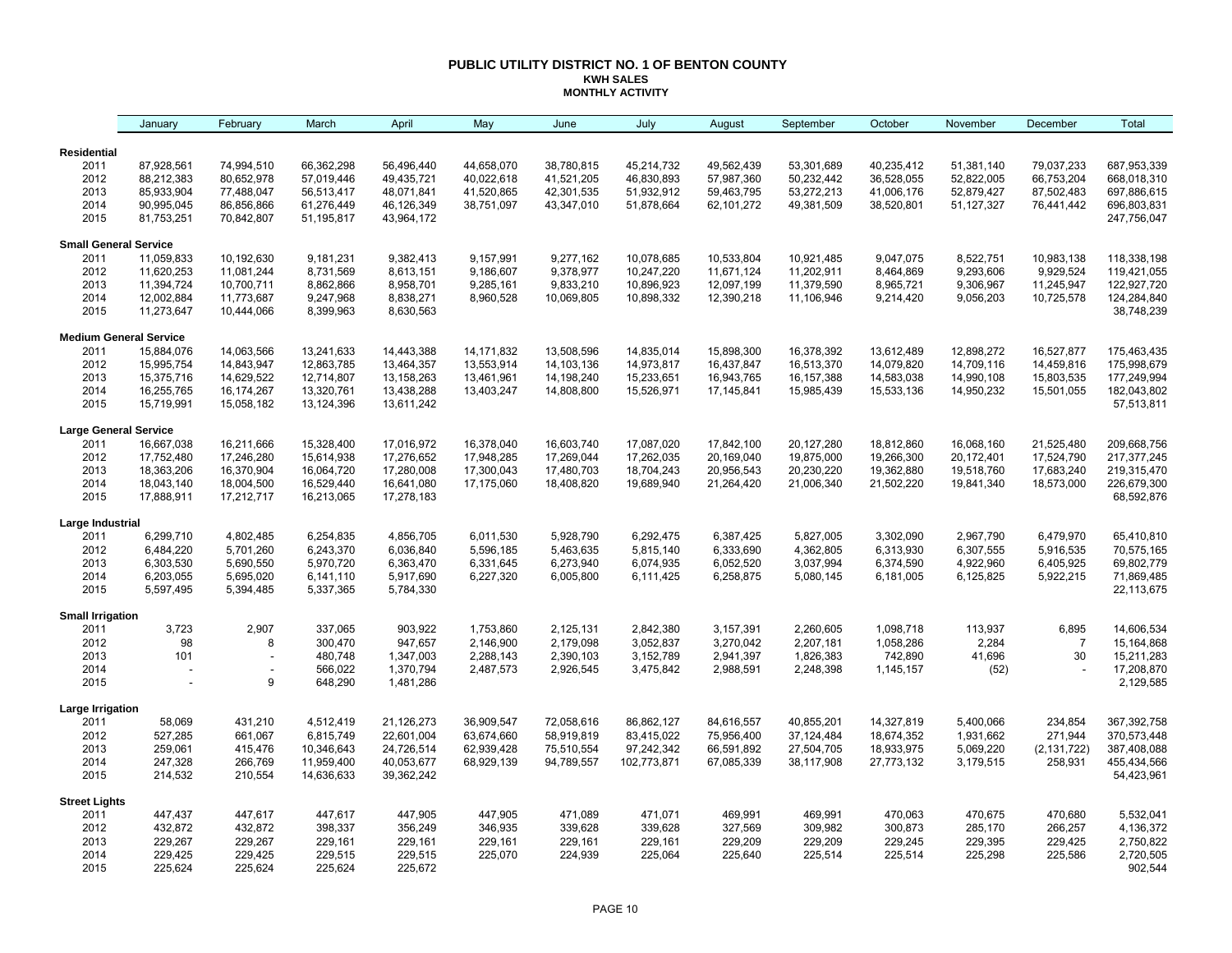#### **PUBLIC UTILITY DISTRICT NO. 1 OF BENTON COUNTY KWH SALES MONTHLY ACTIVITY**

|                        | January     | February    | March       | April       | May         | June        | July        | August      | September     | October     | November    | December    | Total        |
|------------------------|-------------|-------------|-------------|-------------|-------------|-------------|-------------|-------------|---------------|-------------|-------------|-------------|--------------|
| <b>Security Lights</b> |             |             |             |             |             |             |             |             |               |             |             |             |              |
| 2011                   | 90,387      | 90,567      | 90,675      | 90,675      | 90,747      | 91,323      | 90,855      | 90,207      | 90,315        | 90,315      | 90,315      | 90,459      | 1,086,840    |
| 2012                   | 90,387      | 90,459      | 90,387      | 90,423      | 90,135      | 90,099      | 90,135      | 90,135      | 90,135        | 90,873      | 90,765      | 89,811      | 1,083,744    |
| 2013                   | 104,964     | 104,964     | 105,351     | 105,258     | 105,222     | 105,163     | 105,163     | 104,948     | 104,561       | 104,346     | 103,807     | 103,678     | 1,257,425    |
| 2014                   | 103,678     | 103,678     | 103,420     | 103,377     | 103,334     | 103,248     | 103,476     | 114,623     | 114,494       | 114,494     | 114,444     | 114,430     | 1,296,696    |
| 2015                   | 114,451     | 114,408     | 114,073     | 113,696     |             |             |             |             |               |             |             |             | 456,628      |
| Unmetered              |             |             |             |             |             |             |             |             |               |             |             |             |              |
| 2011                   | 243,193     | 243,193     | 243,193     | 243,193     | 242,209     | 242,209     | 242,324     | 242,154     | 242,154       | 242,154     | 241,579     | 241,464     | 2,909,019    |
| 2012                   | 241,464     | 241,464     | 244,466     | 244,466     | 244,466     | 244,472     | 244,472     | 244,472     | 244,472       | 244,472     | 244,472     | 244,472     | 2,927,630    |
| 2013                   | 243,914     | 245,210     | 246,506     | 246,506     | 247,676     | 247,676     | 247,676     | 247,676     | 247,676       | 247,676     | 247,676     | 247,686     | 2,963,554    |
| 2014                   | 247,686     | 247,516     | 247,516     | 247,516     | 248,246     | 248,246     | 248,246     | 249,106     | 249,106       | 249,106     | 249,106     | 249,106     | 2,980,502    |
| 2015                   | 249,106     | 249,106     | 249,106     | 248,919     |             |             |             |             |               |             |             |             | 996,237      |
| <b>Total</b>           |             |             |             |             |             |             |             |             |               |             |             |             |              |
| 2011                   | 138,682,027 | 121,480,351 | 115,999,366 | 125,007,886 | 129,821,731 | 159,087,471 | 184,016,683 | 188,800,368 | 150,474,117   | 101,238,995 | 98,154,685  | 135,598,050 | ,648,361,730 |
| 2012                   | 141,357,196 | 130,951,579 | 108,322,517 | 119,066,520 | 152,810,705 | 149,509,113 | 182,271,199 | 192,487,679 | 142, 162, 782 | 105,021,830 | 105,859,036 | 115,456,360 | 645,276,516  |
| 2013                   | 138,208,387 | 125,874,651 | 111,534,939 | 120,486,725 | 153,709,305 | 168,570,285 | 203,819,795 | 185,628,944 | 133,989,939   | 110,550,537 | 107,310,016 | 137,090,227 | 696,773,750  |
| 2014                   | 144,328,006 | 139,351,728 | 119,621,601 | 132,966,557 | 156,510,614 | 190,932,770 | 210,931,831 | 189,823,925 | 143,515,799   | 120,458,985 | 104,869,238 | 128,011,343 | ,781,322,397 |
| 2015                   | 133,037,008 | 119,751,958 | 110,144,332 | 130,700,305 |             |             |             |             |               |             |             |             | 493,633,603  |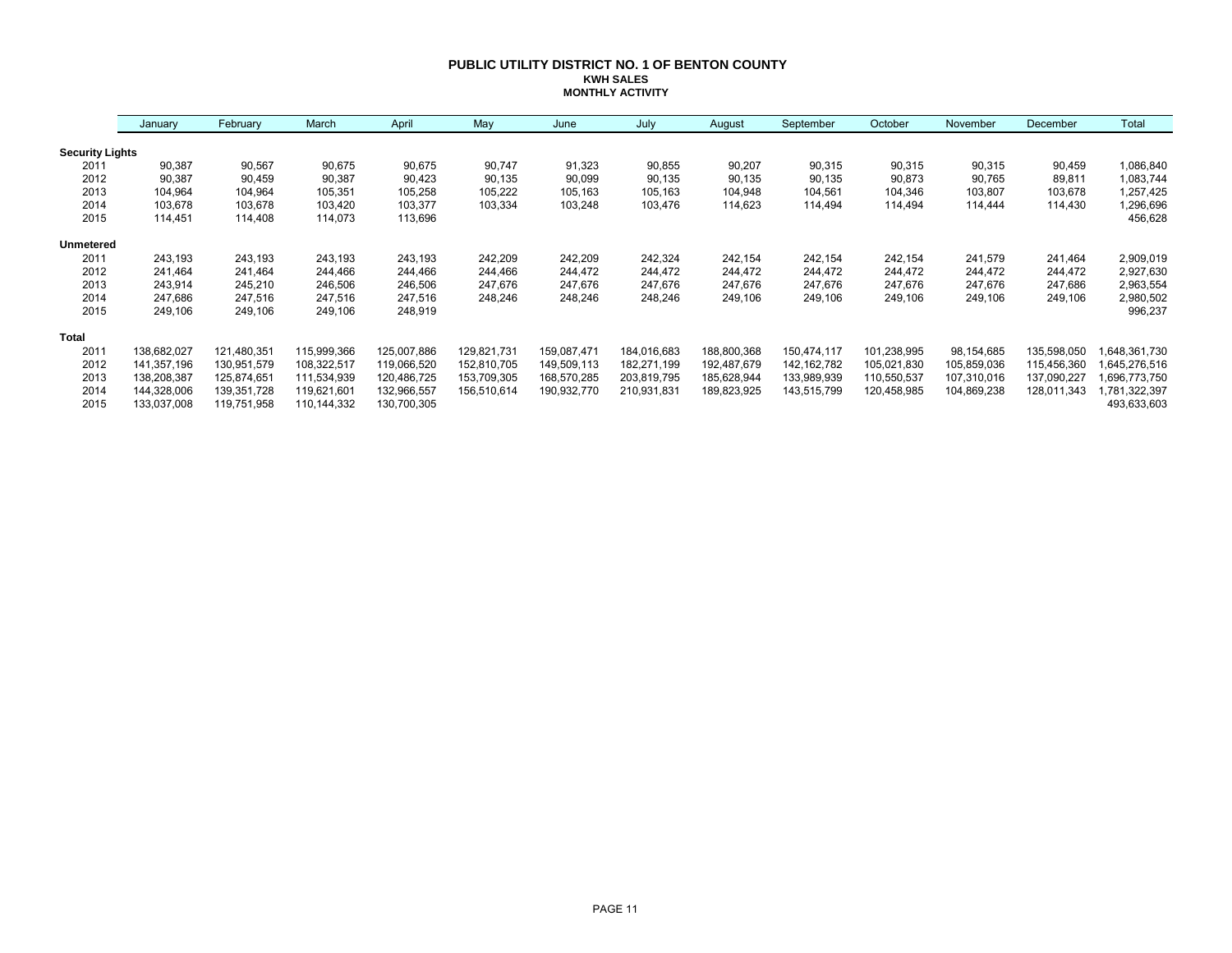#### **PUBLIC UTILITY DISTRICT NO. 1 OF BENTON COUNTY CAPITAL ADDITIONS AND RETIREMENTS CURRENT MONTH**

|                                                     | <b>BALANCE</b>           |                          |                          | <b>BALANCE</b>           |
|-----------------------------------------------------|--------------------------|--------------------------|--------------------------|--------------------------|
|                                                     | 3/31/2015                | <b>ADDITIONS</b>         | <b>RETIREMENTS</b>       | 4/30/2015                |
| <b>INTANGIBLE PLANT:</b>                            |                          |                          |                          |                          |
| Organizations                                       | \$28,379                 | \$0                      | \$0                      | \$28,379                 |
| Franchises & Consents                               | 10,022                   |                          |                          | 10,022                   |
| Miscellaneous & Intangible Plant                    | 29,078                   | $\overline{\phantom{a}}$ | $\overline{\phantom{a}}$ | 29,078                   |
| <b>TOTAL</b>                                        | 67,480                   | $\blacksquare$           |                          | 67,480                   |
| <b>GENERATION PLANT:</b>                            |                          |                          |                          |                          |
| Land & Land Rights                                  |                          |                          |                          |                          |
| Structures & Improvements                           | 1,141,911                |                          |                          | 1,141,911                |
| Fuel Holders & Accessories                          |                          |                          |                          |                          |
| <b>Other Electric Generation</b>                    | 261,940                  |                          |                          | 261,940                  |
| <b>Accessory Electric Equipment</b>                 |                          |                          |                          |                          |
| Miscellaneous Power Plant Equipment<br><b>TOTAL</b> | 1,403,851                | $\blacksquare$           |                          | 1,403,851                |
|                                                     |                          |                          |                          |                          |
| <b>TRANSMISSION PLANT:</b>                          |                          |                          |                          |                          |
| Land & Land Rights                                  | 156,400                  |                          |                          | 156,400                  |
| Clearing Land & Right Of Ways                       | 25,544                   |                          |                          | 25,544                   |
| <b>Transmission Station Equipment</b>               | 832,047                  |                          |                          | 832,047                  |
| <b>Towers &amp; Fixtures</b>                        |                          |                          |                          |                          |
| Poles & Fixtures                                    | 3,976,615                |                          |                          | 3,976,615                |
| Overhead Conductor & Devices                        | 3,021,163                |                          |                          | 3,021,163                |
| <b>TOTAL</b>                                        | 8,011,769                |                          |                          | 8,011,769                |
| <b>DISTRIBUTION PLANT:</b>                          |                          |                          |                          |                          |
| Land & Land Rights                                  | 1,620,122                | 1,838                    |                          | 1,621,960                |
| Structures & Improvements                           | 290,439                  |                          |                          | 290,439                  |
| <b>Station Equipment</b>                            | 37,209,493               | 490,946                  | (58, 394)                | 37,642,045               |
| Poles, Towers & Fixtures                            | 18,734,189               | 9,343                    | (19, 439)                | 18,724,093               |
| Overhead Conductor & Devices                        | 11,759,878               | 255                      | (7, 223)                 | 11,752,910               |
| <b>Underground Conduit</b>                          | 31,799,824               | 67,227                   | (4, 138)                 | 31,862,912               |
| Underground Conductor & Devices                     | 41,698,364               | 71,424                   | (6,936)                  | 41,762,852               |
| Line Transformers                                   | 28,218,809               | 4,560                    |                          | 28,223,369               |
| Services-Overhead                                   | 2,895,441                | 6,411                    | (1, 339)                 | 2,900,513                |
| Services-Underground                                | 18,250,802               | 36,943                   | (2, 116)                 | 18,285,628               |
| Meters                                              | 10,257,129               | 66,363                   | $\overline{\phantom{a}}$ | 10,323,492               |
| Security Lighting                                   | 875,420                  | 646                      | (1,806)                  | 874,261                  |
| <b>Street Lighting</b>                              | 761,403                  |                          |                          | 761,403                  |
| <b>SCADA System</b><br><b>TOTAL</b>                 | 2,016,637                | 755,956                  |                          | 2,016,637<br>207,042,514 |
|                                                     | 206,387,950              |                          | (101, 391)               |                          |
| <b>GENERAL PLANT:</b>                               |                          |                          |                          |                          |
| Land & Land Rights                                  | 1,130,759                |                          |                          | 1,130,759                |
| Structures & Improvements                           | 18,235,906               | 15,195                   |                          | 18,251,102               |
| Information Systems & Technology                    | 15,575,535               |                          |                          | 15,575,535               |
| <b>Transportation Equipment</b>                     | 7,202,286                |                          |                          | 7,202,286                |
| <b>Stores Equipment</b>                             | 54,108                   |                          |                          | 54,108                   |
| Tools, Shop & Garage Equipment                      | 454,973                  |                          |                          | 454,973                  |
| Laboratory Equipment                                | 535,877                  |                          |                          | 535,877                  |
| <b>Communication Equipment</b>                      | 2,400,115                |                          |                          | 2,400,115                |
| <b>Broadband Equipment</b>                          | 17,955,097               | 35,570                   |                          | 17,990,667               |
| Miscellaneous Equipment                             | 1,120,461                |                          |                          | 1,120,461                |
| <b>Other Capitalized Costs</b><br><b>TOTAL</b>      | 11,242,139<br>75,907,257 | 10,949<br>61,715         | $\blacksquare$           | 11,253,088<br>75,968,971 |
|                                                     |                          |                          |                          |                          |
| TOTAL ELECTRIC PLANT ACCOUNTS                       | 291,778,307              | 817,670                  | (101, 391)               | 292,494,586              |
| <b>PLANT HELD FOR FUTURE USE</b>                    | 388,589                  |                          |                          | 388,589                  |
| <b>CONSTRUCTION WORK IN PROGRESS</b>                | 2,001,929                | 54,573                   |                          | 2,056,501                |
| <b>TOTAL CAPITAL</b>                                | \$294,168,824            | \$872,243                | (\$101,391)              | \$294,939,676            |
|                                                     |                          |                          |                          |                          |

**\$1,375,055 Budget**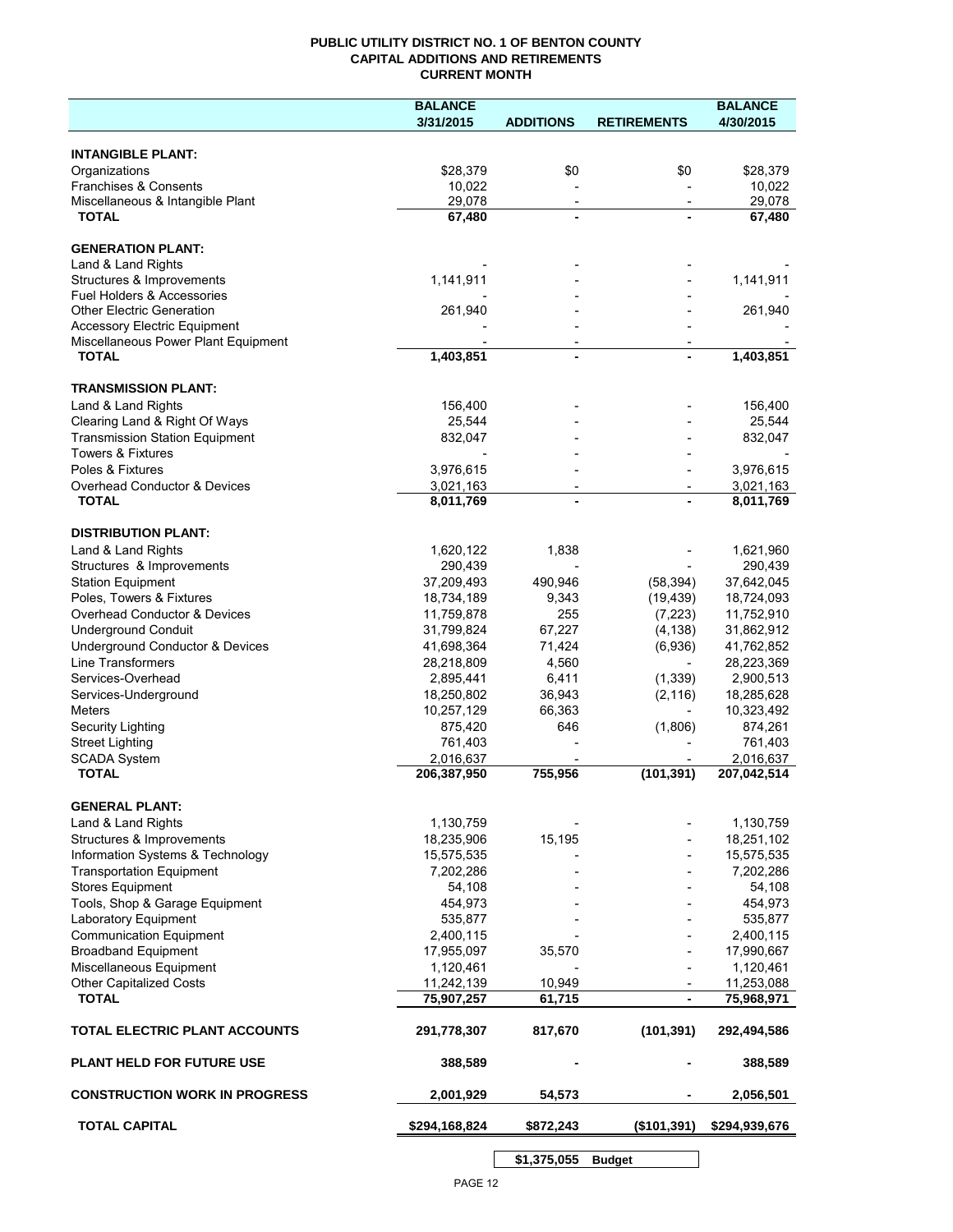#### **PUBLIC UTILITY DISTRICT NO. 1 OF BENTON COUNTY CAPITAL ADDITIONS AND RETIREMENTS YEAR TO DATE**

|                                       | <b>BALANCE</b> |                          |                          | <b>BALANCE</b> |
|---------------------------------------|----------------|--------------------------|--------------------------|----------------|
|                                       | 12/31/2014     | <b>ADDITIONS</b>         | <b>RETIREMENTS</b>       | 4/30/2015      |
|                                       |                |                          |                          |                |
| <b>INTANGIBLE PLANT:</b>              |                |                          |                          |                |
| Organizations                         | \$28,379       | \$0                      | \$0                      | \$28,379       |
| Franchises & Consents                 | 10,022         |                          |                          | 10,022         |
| Miscellaneous & Intangible Plant      | 29,078         | $\overline{\phantom{a}}$ | $\overline{\phantom{a}}$ | 29,078         |
| <b>TOTAL</b>                          | 67,480         |                          |                          | 67,480         |
|                                       |                |                          |                          |                |
| <b>GENERATION PLANT:</b>              |                |                          |                          |                |
| Land & Land Rights                    |                |                          |                          |                |
| Structures & Improvements             | 1,141,911      |                          |                          | 1,141,911      |
| Fuel Holders & Accessories            |                |                          |                          |                |
| <b>Other Electric Generation</b>      | 261,940        |                          |                          | 261,940        |
| <b>Accessory Electric Equipment</b>   |                |                          |                          |                |
| Miscellaneous Power Plant Equipment   |                |                          |                          |                |
| <b>TOTAL</b>                          | 1,403,851      |                          |                          | 1,403,851      |
|                                       |                |                          |                          |                |
| <b>TRANSMISSION PLANT:</b>            |                |                          |                          |                |
| Land & Land Rights                    | 156,400        |                          |                          | 156,400        |
| Clearing Land & Right Of Ways         | 25,544         |                          |                          | 25,544         |
| <b>Transmission Station Equipment</b> | 832,047        |                          |                          | 832,047        |
| <b>Towers &amp; Fixtures</b>          |                |                          |                          |                |
| Poles & Fixtures                      | 3,974,373      | 2,500                    | (259)                    | 3,976,615      |
| Overhead Conductor & Devices          | 3,010,644      | 24,392                   | (13, 873)                | 3,021,163      |
| <b>TOTAL</b>                          | 7,999,008      | 26,892                   | (14, 131)                | 8,011,769      |
|                                       |                |                          |                          |                |
| <b>DISTRIBUTION PLANT:</b>            |                |                          |                          |                |
| Land & Land Rights                    | 1,615,066      | 6,894                    |                          | 1,621,960      |
| Structures & Improvements             | 290,439        |                          |                          | 290,439        |
| <b>Station Equipment</b>              | 37,209,104     | 491,334                  | (58, 394)                | 37,642,045     |
| Poles, Towers & Fixtures              | 18,688,917     | 72,714                   | (37, 539)                | 18,724,093     |
| Overhead Conductor & Devices          | 11,758,715     | 22,085                   | (27, 891)                | 11,752,910     |
| <b>Underground Conduit</b>            | 31,642,484     | 241,119                  | (20, 691)                | 31,862,912     |
| Underground Conductor & Devices       | 41,409,423     | 497,159                  | (143, 731)               | 41,762,852     |
| Line Transformers                     | 27,565,110     | 748,687                  | (90, 428)                | 28,223,369     |
| Services-Overhead                     | 2,885,875      | 19,994                   | (5, 357)                 | 2,900,513      |
| Services-Underground                  | 18,107,312     | 196,653                  | (18, 337)                | 18,285,628     |
| <b>Meters</b>                         | 10,226,191     | 97,301                   |                          | 10,323,492     |
| Security Lighting                     | 876,499        | 1,704                    | (3,942)                  | 874,261        |
| <b>Street Lighting</b>                | 761,403        |                          |                          | 761,403        |
| <b>SCADA System</b>                   | 2,007,957      | 8,681                    |                          | 2,016,637      |
| <b>TOTAL</b>                          | 205,044,497    | 2,404,327                | (406, 309)               | 207,042,514    |
|                                       |                |                          |                          |                |
| <b>GENERAL PLANT:</b>                 |                |                          |                          |                |
| Land & Land Rights                    | 1,130,759      |                          |                          | 1,130,759      |
| Structures & Improvements             | 18,229,463     | 21,639                   |                          | 18,251,102     |
| Information Systems & Technology      | 15,412,631     | 162,904                  |                          | 15,575,535     |
|                                       | 7,004,663      | 197,624                  |                          | 7,202,286      |
| <b>Transportation Equipment</b>       |                |                          |                          |                |
| <b>Stores Equipment</b>               | 54,108         |                          |                          | 54,108         |
| Tools, Shop & Garage Equipment        | 454,973        |                          |                          | 454,973        |
| Laboratory Equipment                  | 516,309        | 19,568                   |                          | 535,877        |
| <b>Communication Equipment</b>        | 2,400,115      |                          |                          | 2,400,115      |
| <b>Broadband Equipment</b>            | 17,844,162     | 146,505                  |                          | 17,990,667     |
| Miscellaneous Equipment               | 1,120,461      |                          |                          | 1,120,461      |
| Other Capitalized Costs               | 11,208,952     | 44,136                   |                          | 11,253,088     |
| <b>TOTAL</b>                          | 75,376,596     | 592,376                  | $\blacksquare$           | 75,968,971     |
| <b>TOTAL ELECTRIC PLANT ACCOUNTS</b>  | 289,891,432    | 3,023,595                | (420, 440)               | 292,494,586    |
| <b>PLANT HELD FOR FUTURE USE</b>      | 388,589        |                          |                          | 388,589        |
| <b>CONSTRUCTION WORK IN PROGRESS</b>  | 1,502,261      | 554,240                  |                          | 2,056,501      |
| <b>TOTAL CAPITAL</b>                  | \$291,782,282  | \$3,577,834              | ( \$420, 440)            | \$294,939,676  |
|                                       |                |                          |                          |                |
|                                       |                | \$4,840,811              | <b>Budget</b>            |                |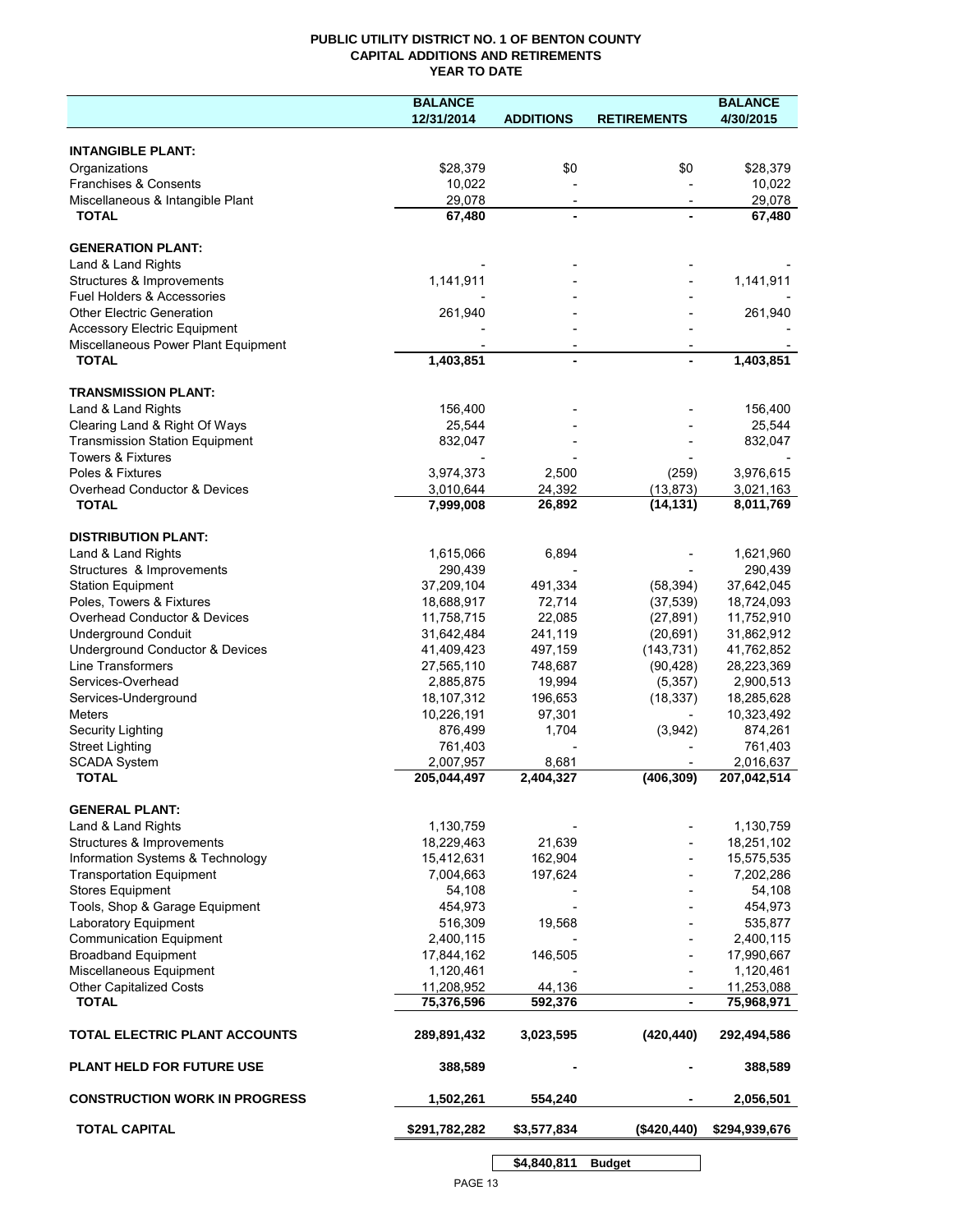### **PUBLIC UTILITY DISTRICT NO. 1 OF BENTON COUNTY STATEMENT OF CASH FLOWS**

|                                                                                                           | <b>YTD</b><br>4/30/2015  | <b>Monthly</b><br>4/30/2015 |
|-----------------------------------------------------------------------------------------------------------|--------------------------|-----------------------------|
|                                                                                                           |                          |                             |
| <b>CASH FLOWS FROM OPERATING ACTIVITIES</b><br>Cash Received from Customers and Counterparties            | \$46,269,464             | \$10,152,705                |
| Cash Paid to Suppliers and Counterparties                                                                 | (32, 184, 466)           | (6, 549, 230)               |
| Cash Paid to Employees                                                                                    | (4,006,938)              | (1,043,729)                 |
| <b>Taxes Paid</b>                                                                                         | (3, 104, 246)            | (824, 681)                  |
| <b>Net Cash Provided by Operating Activities</b>                                                          | 6,973,814                | \$1,735,065                 |
| <b>CASH FLOWS FROM NONCAPITAL FINANCING ACTIVITIES</b>                                                    |                          |                             |
| Other Interest Expense                                                                                    | (14, 444)                |                             |
| Net Cash Used by Noncapital Financing Activities                                                          | (14, 444)                |                             |
| <b>CASH FLOWS FROM CAPITAL AND RELATED FINANCING ACTIVITIES</b>                                           |                          |                             |
| <b>Acquisition of Capital Assets</b>                                                                      | (3,434,214)              | (849, 640)                  |
| Proceeds from Sale of Revenue Bonds                                                                       |                          |                             |
| Cash Defeasance Principal and Interest<br><b>Bond Principal Paid</b>                                      |                          |                             |
| <b>Bond Interest Paid</b>                                                                                 | (1, 233, 164)            | (1, 233, 164)               |
| <b>Capital Contributions</b>                                                                              | 508,181                  | 246,545                     |
| Sale of Assets                                                                                            | 30,479                   | 15,108                      |
| Net Cash Used by Capital and Related Financing Activities                                                 | (4, 128, 718)            | (\$1,821,151)               |
| <b>CASH FLOWS FROM INVESTING ACTIVITIES</b>                                                               |                          |                             |
| Interest Income                                                                                           | 93,455                   | 24,549                      |
| Proceeds from Sale of Investments<br>Purchase of Investments                                              | 4,984,340<br>(6,997,000) | 1,984,840<br>(5,997,000)    |
| Joint Venture Net Revenue (Expense)                                                                       |                          |                             |
| <b>Net Cash Used by Investing Activities</b>                                                              | (1,919,205)              | ( \$3,987,611)              |
| NET INCREASE (DECREASE) IN CASH                                                                           | 911,447                  | (\$4,073,697)               |
| <b>CASH BALANCE, BEGINNING</b>                                                                            | \$25,640,377             | 30,625,521                  |
| <b>CASH BALANCE, ENDING</b>                                                                               | \$26,551,824             | 26,551,824                  |
|                                                                                                           |                          |                             |
| RECONCILIATION OF NET OPERATING INCOME TO NET<br><b>CASH PROVIDED BY OPERATING ACTIVITIES</b>             |                          |                             |
| <b>Net Operating Revenues</b>                                                                             | (\$587,408)              | (\$1,517,987)               |
| Adjustments to reconcile net operating income to net cash<br>provided by operating activities:            |                          |                             |
| Depreciation & Amortization                                                                               | 4,677,237                | 1,166,351                   |
| <b>Unbilled Revenues</b>                                                                                  | 1,200,000                | (150,000)                   |
| Misellaneous Other Revenue & Receipts                                                                     | 2,477                    | 24                          |
| Decrease (Increase) in Accounts Receivable                                                                | 369,353                  | 459,988                     |
| Decrease (Increase) in BPA Prepay Receivable<br>Decrease (Increase) in Inventories                        | 200,000<br>(219, 222)    | 50,000<br>(81,308)          |
| Decrease (Increase) in Prepaid Expenses                                                                   | (162, 128)               | (13, 535)                   |
| Decrease (Increase) in Wholesale Power Receivable                                                         | 1,358,880                | 1,395,965                   |
| Decrease (Increase) in Miscellaneous Assets                                                               | (18,690)                 | 150,515                     |
| Decrease (Increase) in Prepaid Expenses and Other Charges                                                 | 1,430,448                | 98,120                      |
| Decrease (Increase) in Deferred Derivative Outflows<br>Increase (Decrease) in Deferred Derivative Inflows | 380<br>(1, 237, 648)     | 380<br>(49, 920)            |
| Increase (Decrease) in Warrants Outstanding                                                               | (200, 957)               | (26,950)                    |
| Increase (Decrease) in Accounts Payable                                                                   | (1,006,865)              | 265,995                     |
| Increase (Decrease) in Accrued Taxes Payable                                                              | 937,963                  | 51,152                      |
| Increase (Decrease) in Customer Deposits                                                                  | 16,112                   | (13,001)                    |
| Increase (Decrease) in BPA Prepay Incentive Credit                                                        | (53, 752)                | (13, 438)                   |
| Increase (Decrease) in Other Current Liabilities<br>Increase (Decrease) in Other Credits                  | 54,263<br>213,371        | (36, 371)<br>(915)          |
| <b>Net Cash Provided by Operating Activities</b>                                                          | \$6,973,814              | \$1,735,065                 |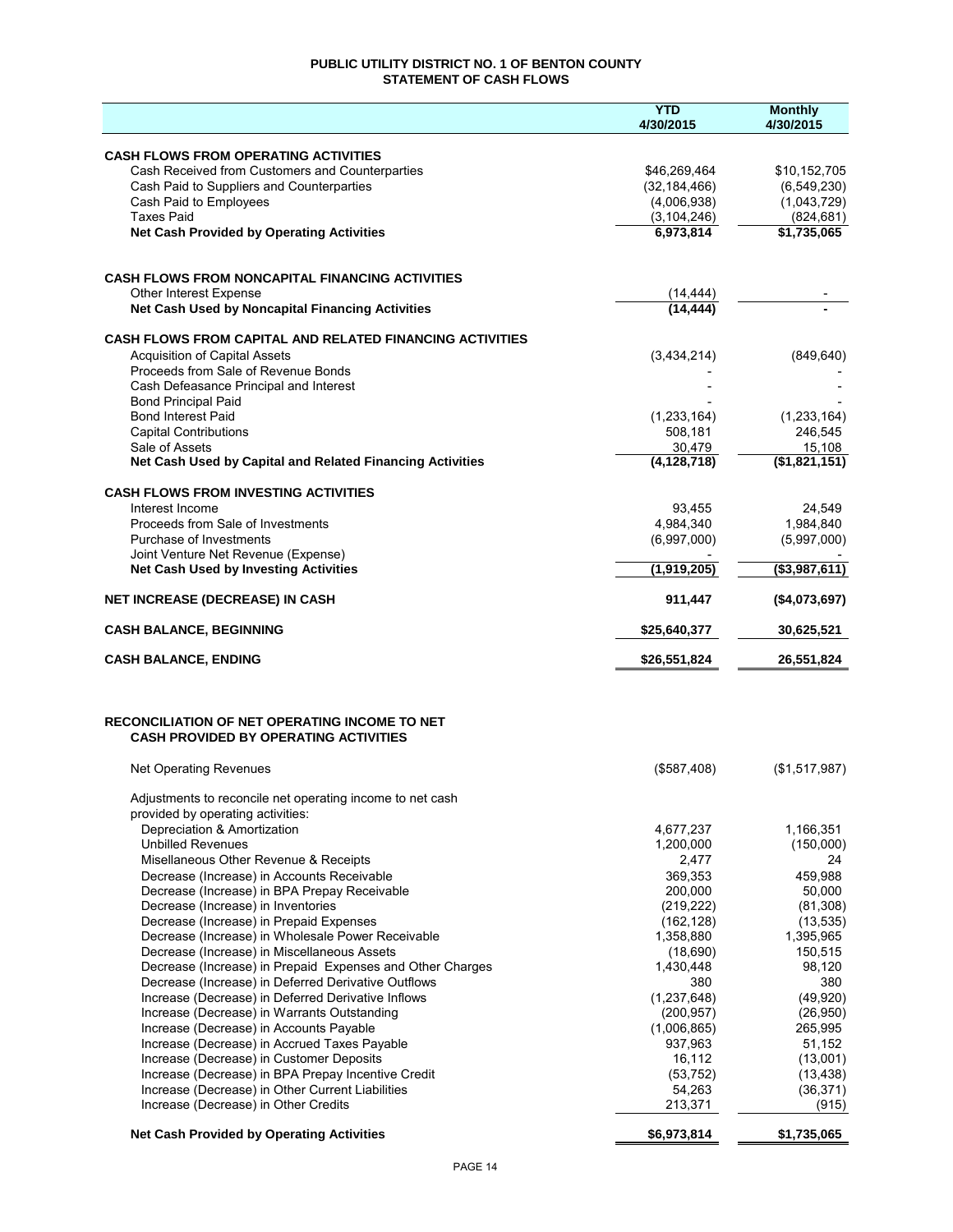#### **PUBLIC UTILITY DISTRICT NO. 1 OF BENTON COUNTY WEATHER STATISTICS April 30, 2015**



|        | <b>Average Precipitation</b> |      |              |       |      |      |      |      |      |      |      |      |        |
|--------|------------------------------|------|--------------|-------|------|------|------|------|------|------|------|------|--------|
| Year   | Jan                          | Feb  | <b>March</b> | April | Mav  | June | July | Aug  | Sept | Oct  | Nov  | Dec  | Annual |
| Normal | 0.94                         | 0.70 | 0.57         | 0.55  | 0.51 | 0.51 | 0.23 | 0.18 | 0.31 | 0.49 | 0.95 | .20  | 7.14   |
| 2015   | 0.67                         | 0.42 | 0.65         | 0.09  |      |      |      |      |      |      |      |      | 1.83   |
| 2014   | 0.37                         | .12  | ' 00. ،      | 0.38  | 0.24 | 0.26 | 0.04 | 0.88 | 0.16 | 0.77 | 0.38 | 0.93 | 6.53   |



| Year | Jan | Feb | <b>March</b> | April | May  | June                                    | July   | Aug    | <b>Sept</b> | Oct                      | Nov | Dec | Total  |
|------|-----|-----|--------------|-------|------|-----------------------------------------|--------|--------|-------------|--------------------------|-----|-----|--------|
| 2015 | -   | -   |              |       |      |                                         |        |        |             |                          |     |     |        |
| 2014 | -   |     |              | -     | 78   | 192                                     | 552    | 438    | 142         | 24                       | -   |     | 1.426  |
| 2013 | -   |     |              |       | 83   | 162                                     | 488    | 393    | 187         | $\overline{\phantom{a}}$ | -   |     | 1,318  |
|      |     |     |              |       |      | <b>Cumulative CDDs in Billing Cycle</b> |        |        |             |                          |     |     |        |
| 2015 | -   |     | -            | 13    |      |                                         |        |        |             |                          |     |     | 13     |
| 2014 | -   | -   |              |       | 936  | 4.518                                   | 1.498  | 16.194 | 8.083       | 2.808                    | 169 |     | 44.206 |
| 2013 | -   |     |              | 19    | .939 | 2.870                                   | 10,350 | 13.741 | 10.106      | .833                     | -   |     | 40,858 |

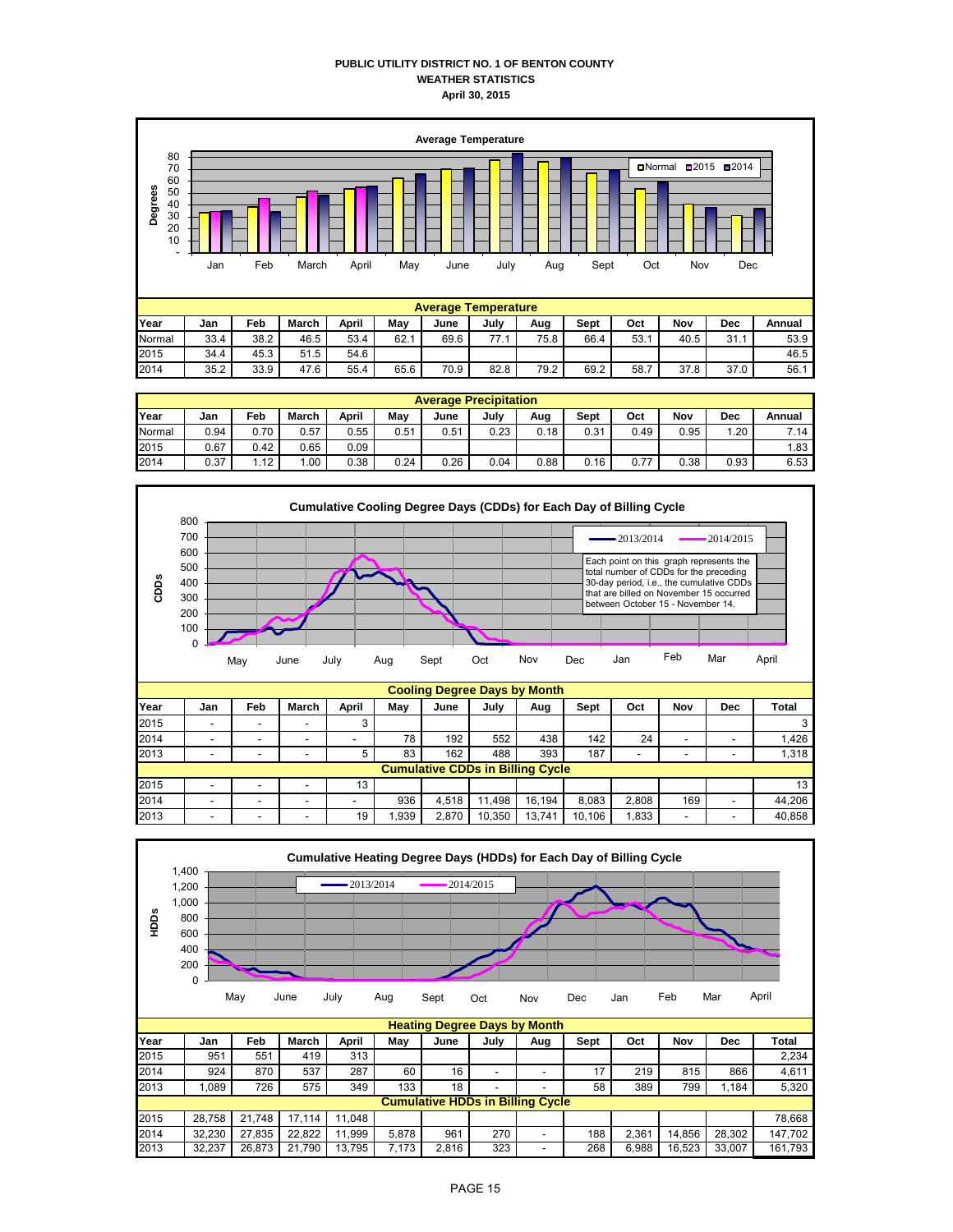#### **PUBLIC UTILITY DISTRICT NO. 1 OF BENTON COUNTY BROADBAND SUMMARY**

|                                                                                                                                                                                                                                                                                                      | <b>April Highlights</b> |                          |                          |              |                          |        |      |                          |               |             |                |            |                             |                 |                                  |                             |
|------------------------------------------------------------------------------------------------------------------------------------------------------------------------------------------------------------------------------------------------------------------------------------------------------|-------------------------|--------------------------|--------------------------|--------------|--------------------------|--------|------|--------------------------|---------------|-------------|----------------|------------|-----------------------------|-----------------|----------------------------------|-----------------------------|
| Harvey Montieth connected their office on Quillan to the fiber network. Columbia Basin Racquet Club now has a 50Mbps connection on the network. PocketiNet upgraded their Prosser Butte connection from<br>100Mbps to 200Mbps. Shannon Dental upgraded to 10Mbps and renewed their term from 1 year. |                         |                          |                          |              |                          |        |      |                          |               |             |                |            |                             |                 |                                  |                             |
|                                                                                                                                                                                                                                                                                                      |                         |                          |                          |              |                          |        |      | <b>ACTUALS</b>           |               |             |                |            |                             |                 |                                  |                             |
|                                                                                                                                                                                                                                                                                                      | 2015 Budget             | Jan                      | Feb                      | <b>March</b> | <b>April</b>             | May    | June | July                     | <b>August</b> | <b>Sept</b> | Oct            | <b>Nov</b> | <b>Dec</b>                  | <b>YTD</b>      | <b>Budget</b><br><b>Variance</b> | <b>Inception</b><br>to Date |
| <b>OPERATING REVENUES</b>                                                                                                                                                                                                                                                                            |                         |                          |                          |              |                          |        |      |                          |               |             |                |            |                             |                 |                                  |                             |
| Ethernet                                                                                                                                                                                                                                                                                             | 1,626,858               | \$117,860                | \$117,116                | \$110,458    | \$111,320                |        |      |                          |               |             |                |            |                             | \$456,754       | 1,170,104                        |                             |
| <b>TDM</b>                                                                                                                                                                                                                                                                                           | 146,284                 | 12,031                   | 12,031                   | 8,837        | 6,531                    |        |      |                          |               |             |                |            |                             | \$39,430        | 106,854                          |                             |
| Wireless                                                                                                                                                                                                                                                                                             | $\ddot{\phantom{0}}$    | 39                       | 39                       | 39           | 39                       |        |      |                          |               |             |                |            |                             | \$156           | (156)                            |                             |
| Co-Location                                                                                                                                                                                                                                                                                          |                         |                          |                          |              | ٠                        |        |      |                          |               |             |                |            |                             | \$0             |                                  |                             |
|                                                                                                                                                                                                                                                                                                      |                         |                          |                          |              |                          |        |      |                          |               |             |                |            |                             |                 |                                  |                             |
| Internet Transport Service                                                                                                                                                                                                                                                                           | 136,140                 | 10,295                   | 10,295                   | 10,295       | 10,295                   |        |      |                          |               |             |                |            |                             | \$41,180        | 94,960                           |                             |
| <b>Fixed Wireless</b>                                                                                                                                                                                                                                                                                | 97,376                  | 7,646                    | 7,600                    | 7,617        | 7,586                    |        |      |                          |               |             |                |            |                             | \$30,449        | 66,927                           |                             |
| Broadband Revenue - Other                                                                                                                                                                                                                                                                            | 276,242                 | 23,470                   | 23,470                   | 23,470       | 23,470                   |        |      |                          |               |             |                |            |                             | \$93,881        | 182,361                          |                             |
| Subtotal                                                                                                                                                                                                                                                                                             | 2,282,900               | 171,341                  | 170,551                  | 160,717      | 159,241                  |        |      |                          |               |             |                |            |                             | \$661,850       |                                  |                             |
| NoaNet Maintenance Revenue                                                                                                                                                                                                                                                                           | ä,                      | $\sim$                   | 852                      |              | 590                      |        |      |                          |               |             |                |            |                             | \$1,441         |                                  |                             |
| <b>Bad Debt Expense</b>                                                                                                                                                                                                                                                                              |                         |                          |                          |              |                          |        |      |                          |               |             |                |            |                             | \$0             |                                  |                             |
| <b>Total Operating Revenues</b>                                                                                                                                                                                                                                                                      | 2,282,900               | 171,341                  | 171,403                  | 160,717      | 159,831                  |        |      |                          |               |             |                |            |                             | \$663,291       | 1,619,609                        | 12,860,827                  |
| <b>OPERATING EXPENSES</b>                                                                                                                                                                                                                                                                            |                         |                          |                          |              |                          |        |      |                          |               |             |                |            |                             |                 |                                  |                             |
| Marketing & Business Development                                                                                                                                                                                                                                                                     |                         | $\overline{\phantom{a}}$ | $\overline{\phantom{a}}$ |              | $\overline{\phantom{a}}$ |        |      |                          |               |             |                |            |                             | \$0             |                                  |                             |
| <b>General Expenses</b>                                                                                                                                                                                                                                                                              | 375,119                 | 8,714                    | 127,448                  | 92,063       | 59,272                   |        |      |                          |               |             |                |            |                             | \$287,497       | 87,622                           |                             |
| Other Maintenance                                                                                                                                                                                                                                                                                    | 45,825                  | 3,207                    | 5,141                    | 10,121       | 28,093                   |        |      |                          |               |             |                |            |                             | \$46,561        | (736)                            |                             |
| NOC Maintenance                                                                                                                                                                                                                                                                                      | 398,251                 | $\overline{\phantom{a}}$ | $\sim$                   | $\sim$       | $\overline{\phantom{a}}$ |        |      |                          |               |             |                |            |                             | \$0             | 398,251                          |                             |
| Wireless Maintenance                                                                                                                                                                                                                                                                                 | 1,149                   |                          | ÷.                       | 598          |                          |        |      |                          |               |             |                |            |                             | \$598           | 551                              |                             |
| Subtotal                                                                                                                                                                                                                                                                                             | 820,344                 | 11,921                   | 132,589                  | 102,781      | 87,365                   | $\sim$ |      |                          |               |             |                |            |                             | \$334,656       | 485,688                          | 8,179,236                   |
|                                                                                                                                                                                                                                                                                                      |                         |                          |                          |              |                          |        |      |                          |               |             |                |            |                             |                 |                                  |                             |
| NoaNet Maintenance Expense                                                                                                                                                                                                                                                                           | 4,227                   | $\overline{\phantom{a}}$ | $\overline{\phantom{a}}$ | 622          | $\overline{\phantom{a}}$ |        |      |                          |               |             |                |            |                             | \$622           | 3,605                            |                             |
| Depreciation                                                                                                                                                                                                                                                                                         | 900,804                 | 98,590                   | 86,496                   | 86,923       | 83,814                   |        |      |                          |               |             |                |            |                             | \$355,823       | 544,981                          | 8,147,314                   |
| <b>Total Operating Expenses</b>                                                                                                                                                                                                                                                                      | 1,725,375               | 110,511                  | 219,085                  | 190,326      | 171,179                  | $\sim$ | ÷,   | $\overline{\phantom{a}}$ | $\sim$        | $\sim$      | $\overline{a}$ |            | $\mathcal{L}_{\mathcal{A}}$ | \$691,101       | 1,034,275                        | 16,326,550                  |
| <b>OPERATING INCOME (LOSS)</b>                                                                                                                                                                                                                                                                       | 557,525                 | 60,830                   | (47, 682)                | (29, 609)    | (11, 349)                |        |      |                          |               |             |                |            |                             | (\$27,810)      | 585,335                          | (3,465,724)                 |
| NONOPERATING REVENUES & EXPENSES<br>Internal Interest due to Power Business Unit <sup>(1)</sup>                                                                                                                                                                                                      | (373, 380)              | (30, 651)                | (31, 741)                | (29, 496)    | (30, 466)                |        |      |                          |               |             |                |            |                             | (\$122, 354)    | 251,026                          | (5,490,825)                 |
| <b>CAPITAL CONTRIBUTIONS</b><br>Contributions in Aid of Broadband<br><b>BTOP</b>                                                                                                                                                                                                                     | 966,403                 | 8,700<br>ä,              | 11,192                   | 2,500        | 4,508                    |        |      |                          |               |             |                |            |                             | \$26,900<br>\$0 | (939, 503)<br>÷.                 | 4,109,956<br>2,282,671      |
| <b>INTERNAL NET INCOME (LOSS)</b>                                                                                                                                                                                                                                                                    | \$1,150,548             | \$38,879                 | (\$68,231)               |              | $($56,605)$ $($37,306)$  | \$0    | \$0  | \$0                      | \$0           | \$0         | \$0            | \$0        |                             | (\$123, 263)    | (\$103, 142)                     | (\$2,563,922)               |
|                                                                                                                                                                                                                                                                                                      |                         |                          |                          |              |                          |        |      |                          |               |             |                |            |                             |                 |                                  |                             |
| <b>NOANET COSTS</b>                                                                                                                                                                                                                                                                                  |                         |                          |                          |              |                          |        |      |                          |               |             |                |            |                             |                 |                                  |                             |
| <b>Member Assessments</b>                                                                                                                                                                                                                                                                            |                         |                          |                          |              |                          |        |      |                          |               |             |                |            |                             |                 |                                  | \$3,159,092                 |
|                                                                                                                                                                                                                                                                                                      |                         |                          |                          |              |                          |        |      |                          |               |             |                |            |                             |                 |                                  |                             |
| Membership Support                                                                                                                                                                                                                                                                                   |                         | 1,164                    | 689                      | 122          | 356                      |        |      |                          |               |             |                |            |                             | \$2,331         |                                  | 109,764                     |
| <b>Total NoaNet Costs</b>                                                                                                                                                                                                                                                                            | \$0                     | \$1,164                  | \$689                    | \$122        | \$356                    | \$0    | \$0  | \$0                      | \$0           | \$0         | \$0            | \$0        | \$0                         | \$2,331         | (\$2,331)                        | \$3,268,856                 |
| <b>CAPITAL EXPENDITURES</b>                                                                                                                                                                                                                                                                          | \$1,596,604             | \$12,471                 | \$37,004                 | \$62,488     | \$24,448                 |        |      |                          |               |             |                |            |                             | \$136,410       | \$1,460,194                      | \$18,615,216                |
| NET CASH (TO)/FROM BROADBAND <sup>(2)</sup>                                                                                                                                                                                                                                                          | \$828.128               | \$154,486                | \$12,312                 | (S2.796)     | \$52,169                 | \$0    | \$0  | \$ſ                      | \$0           | \$0         | \$0            | \$0        |                             | \$216.172       |                                  | (\$10.809.855)              |

(1) Internal interest budget is estimated based on cash flow projections (an interest rate of 3.6% is being used).

(2) Includes excess of revenues over operating costs, capital expenditures and NoaNet assessments; excludes depreciation and internal interest to Electric System